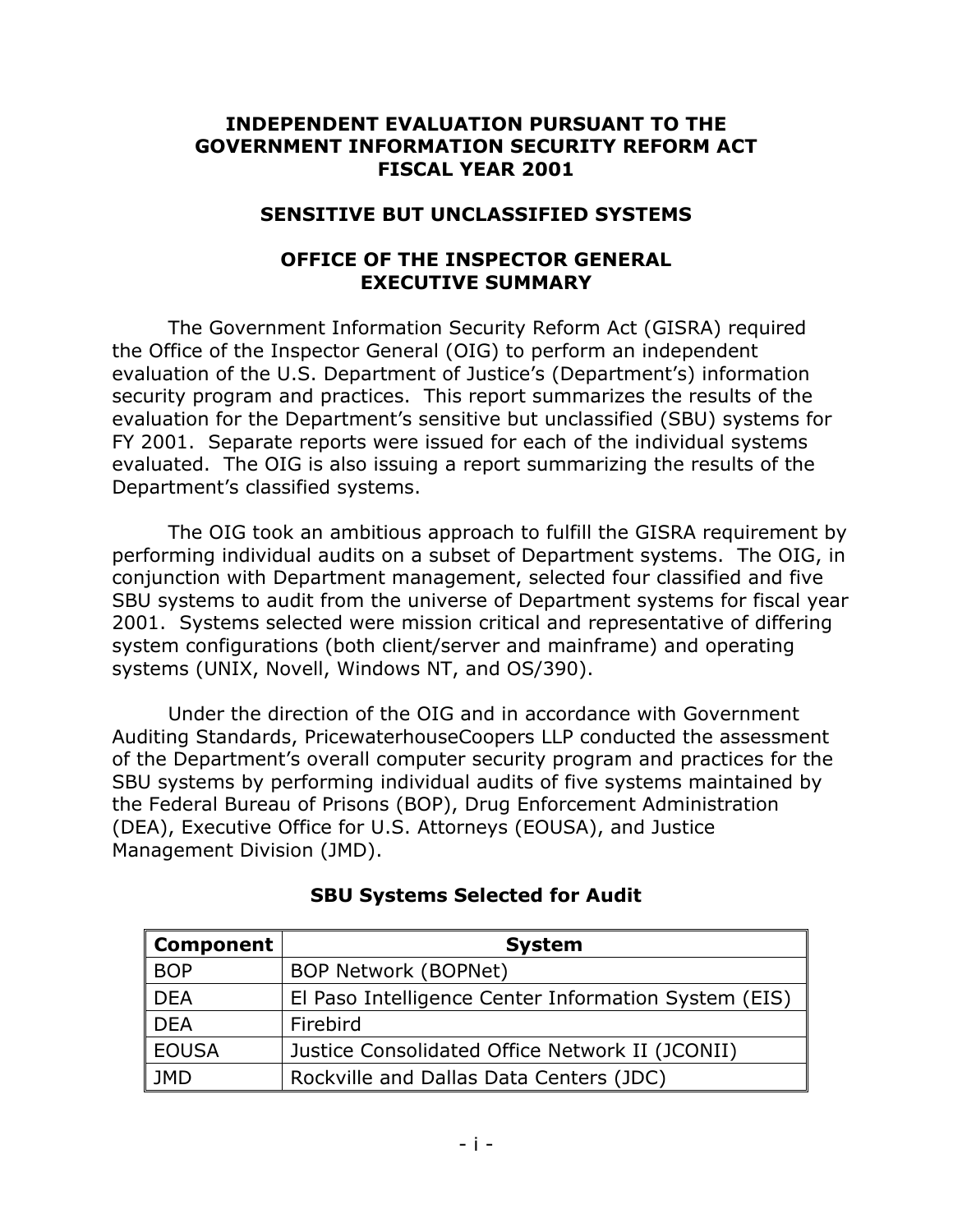The audits consisted of interviews, on-site observations, and reviews of Department and component documentation to assess the system and component compliance with GISRA and related information security policies, procedures, standards, and guidelines. Commercial-off-the-shelf and proprietary software were used to conduct security tests and analyses of significant operating system integrity and security concerns.

The audits of the SBU systems revealed vulnerabilities with management (M), operational (O), and technical (T) controls. The auditors assessed these vulnerabilities at a high to low risk to the protection of each system and the data stored on it from unauthorized use, loss, or modification. Specifically, vulnerabilities were noted in the following areas:

|                                     | <b>Control</b> |               |            |                         |  |
|-------------------------------------|----------------|---------------|------------|-------------------------|--|
| <b>Areas of Vulnerability</b>       | Type           | <b>BOPNet</b> | <b>EIS</b> | Firebird   JCONII   JDC |  |
| Security Policies and Procedures    | м              |               |            |                         |  |
| Authorization of Software Changes   | М              |               |            |                         |  |
| <b>Risk Assessment Reporting</b>    | м              |               | ✓          |                         |  |
| Contingency Planning                |                |               |            |                         |  |
| System Backup Procedures            |                |               |            |                         |  |
| <b>System Configuration</b>         |                |               |            |                         |  |
| Password Management                 |                |               |            |                         |  |
| Logon Management                    |                |               |            |                         |  |
| <b>Account Integrity Management</b> |                |               | ✓          |                         |  |
| System Auditing Management          |                |               |            |                         |  |

# **Audit Results of SBU Systems**

Overall, the GISRA audits found that Department-level and component security policies and procedures were either insufficient or unenforced. The auditors concluded the Department did not provide timely and effective oversight to ensure implementation of its security policies. For example, the Department took nearly four years to revise its overall security policy, DOJ Order 2640.2D "Information Technology Security," after reporting it as ineffective in September 1997. In several areas of identified vulnerabilities, broadly stated or minimally imposed standards allowed system security managers too much latitude in establishing system settings, and consequently systems were not fully secured.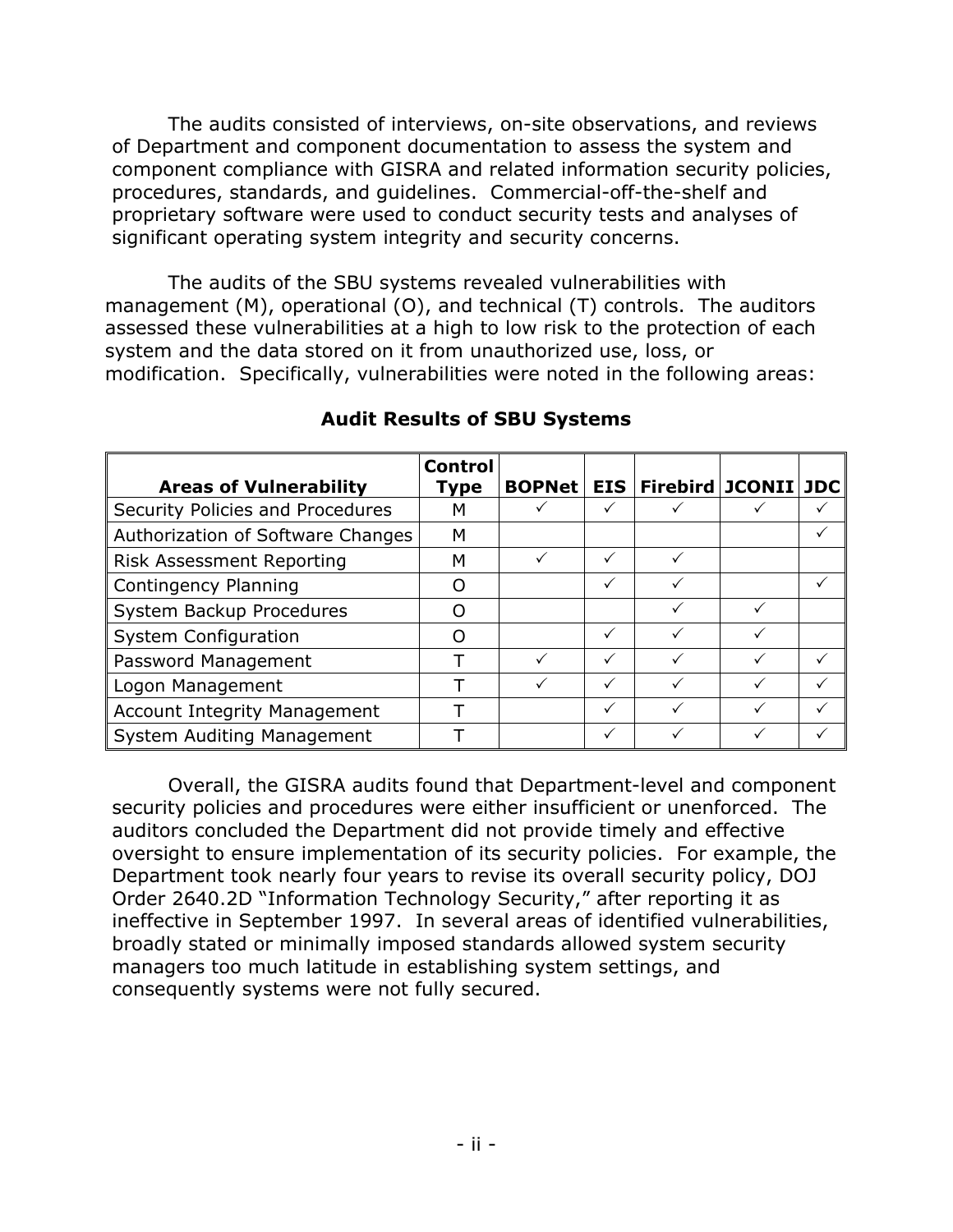To address these deficiencies, we recommend granting responsibility to a single point of contact in the office of the Assistant Attorney General for Administration to oversee, standardize, implement, and maintain strict baseline Department-wide security controls over both SBU and classified systems. This contact also would serve as a liaison between the Information Management and Security Staff, the Security and Emergency Planning Staff, and the Assistant Attorney General for Administration. Among our recommendations are:

- enforce Department security policies at each component such as passwords, account lockout, and system auditing management;
- ensure that all components have current, documented, and tested contingency plans;
- develop a comprehensive corrective action plan to address weaknesses previously identified;
- ensure periodic computer security training is provided for each platform supported;
- ensure systems' security is monitored sufficiently, efficiently, and consistently, including:
	- a) automated monitoring of security policy compliance and auditing of security relevant events;
	- b) requiring intrusion detection testing and application and operating system patches be kept current.
- ensure that periodic updates supplement DOJ Order 2640.2D based on observed component needs, the evolving computer security environment, and industry best practices.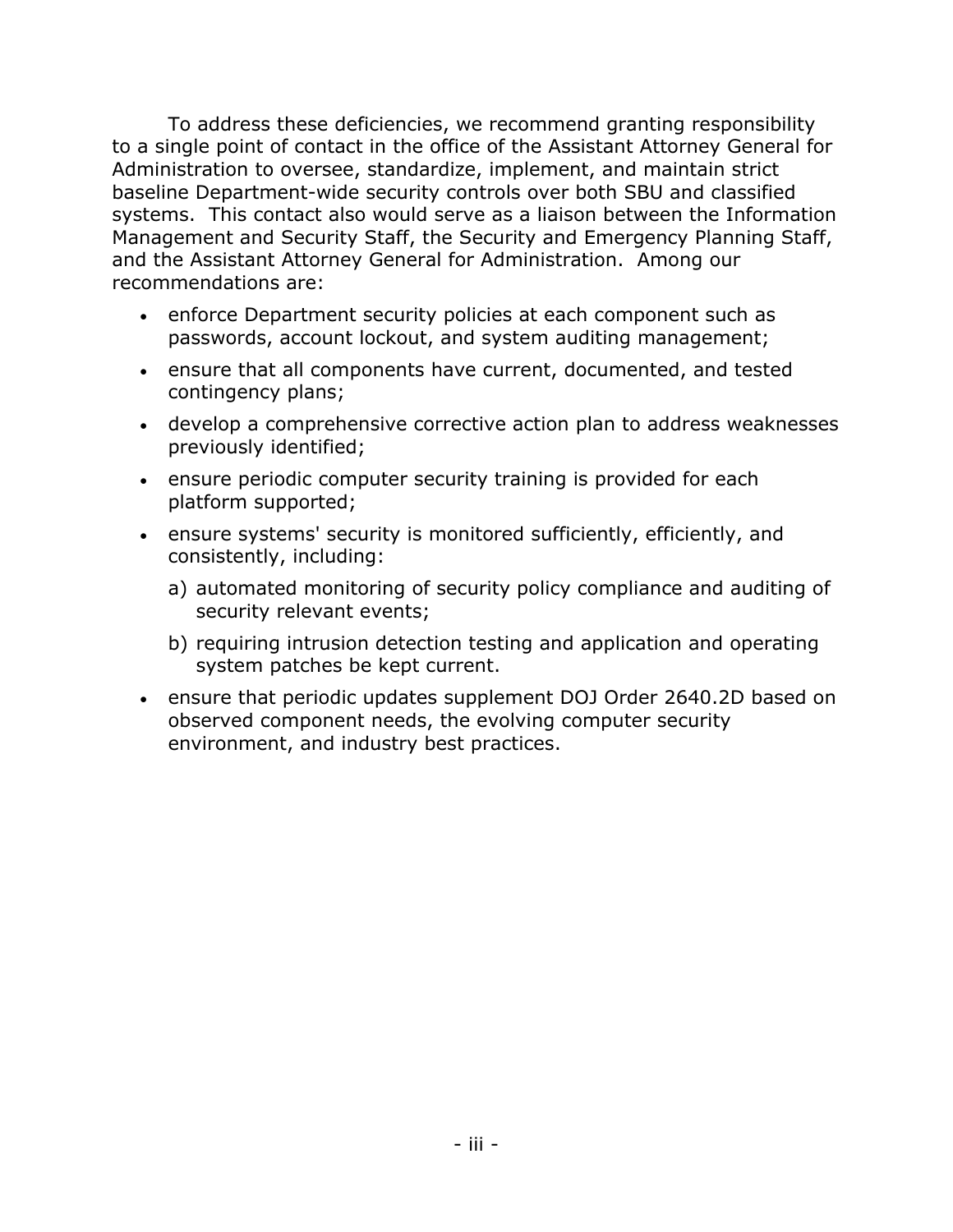# **TABLE OF CONTENTS**

| I.   |                                                     |
|------|-----------------------------------------------------|
| II.  |                                                     |
| III. |                                                     |
|      |                                                     |
|      |                                                     |
|      | APPENDIX II - OBJECTIVE, SCOPE, AND METHODOLOGY  17 |
|      |                                                     |
|      | APPENDIX IV - VIEWS OF RESPONSIBLE OFFICIALS        |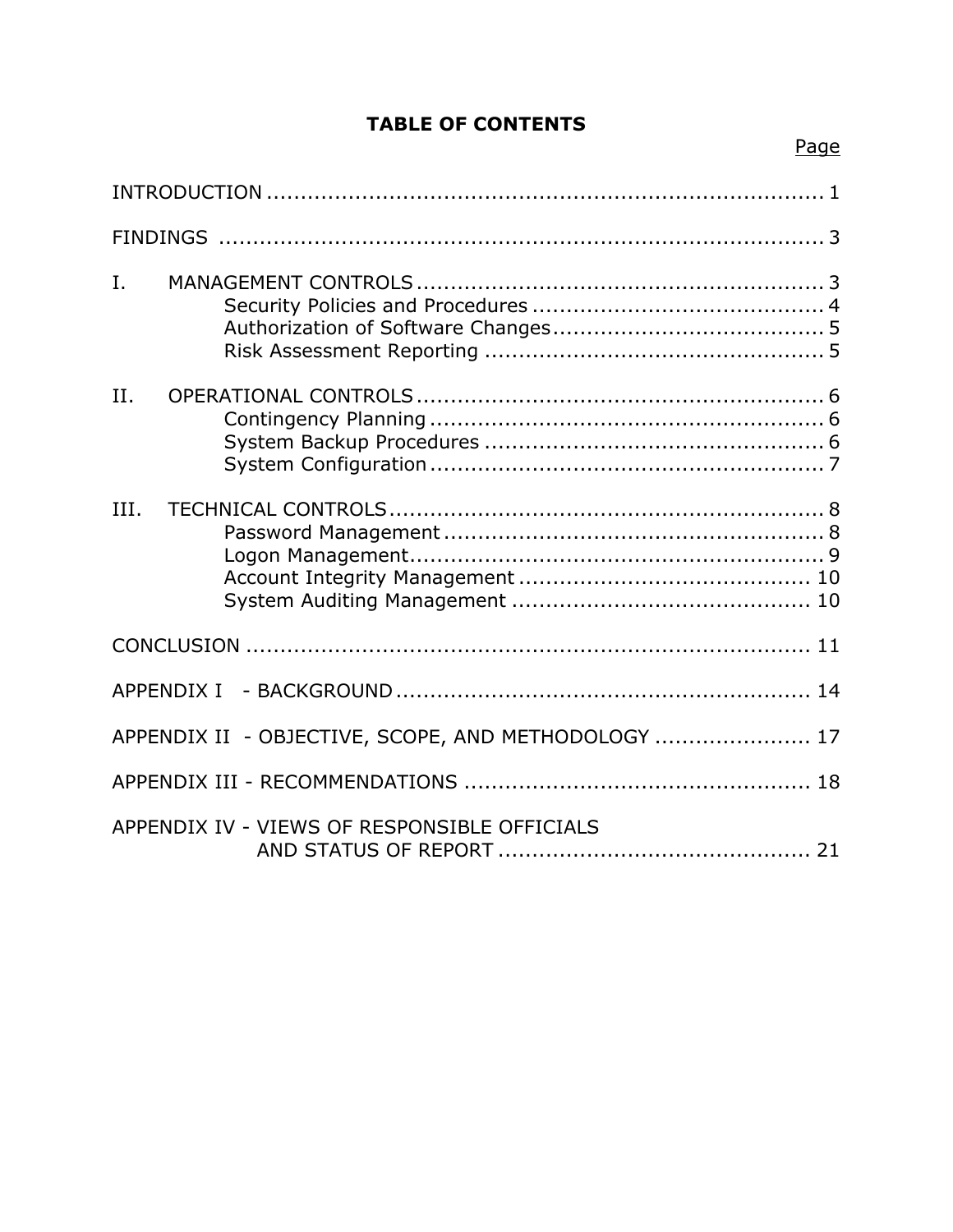### <span id="page-4-0"></span>**INTRODUCTION**

The fiscal year 2001 Defense Authorization Act (Public Law 106-398) includes Title X, subtitle G, "Government Information Security Reform Act" (GISRA). GISRA became effective on November 29, 2000, and amends the Paperwork Reduction Act of 1995 by enacting a new subchapter on "Information Security." It requires federal agencies to:

- Have an annual independent evaluation of their information security program and practices performed.
- Ensure information security policy is founded on a continuous risk management cycle.
- Implement controls that assess information security risks.
- Promote continuing awareness of information security risks.
- Continually monitor and evaluate information security policy.
- Control effectiveness of information security practices.
- Provide a risk assessment and report on the security needs of the agencies' systems, and include the report in their budget request to the Office of Management and Budget (OMB).

In June 2001, the OMB issued "Reporting Instructions for the Government Information Security Reform Act," requiring the submission of an executive summary and a section characterizing the results of the OIG independent evaluation, by September [1](#page-4-1)0, 2001. $^1$  The OIG coordinated GISRA work with the Department to promote communication and avoid duplication as the Department concurrently conducted program reviews to fulfill its GISRA obligations. The OIG also held briefings to keep Department and component management apprised of the audit results.

The OIG contracted with PricewaterhouseCoopers LLP to conduct the assessment of the overall computer security program and practices for the Department's sensitive but unclassified (SBU) systems. The objective was to determine the Department's compliance with the requirements of GISRA. To accomplish this objective, individual audits were performed on five SBU systems chosen by the OIG in consultation with Department management: the Drug Enforcement Administration's Firebird and El Paso Intelligence Center Information System, the Federal Bureau of Prisons Network, the Executive Office for U.S. Attorneys' Justice Consolidated Office Network II, and the Justice Management Division's Rockville and Dallas Data Centers.

-

<span id="page-4-1"></span>The OIG began the GISRA audits in April 2001, prior to the availability of OMB's GISRA reporting instructions. Therefore, our audits did not specifically address, and we do not report on, all of the instruction's 13 requested questions. However, we expect to include all 13 questions in the scope of our 2002 GISRA reviews.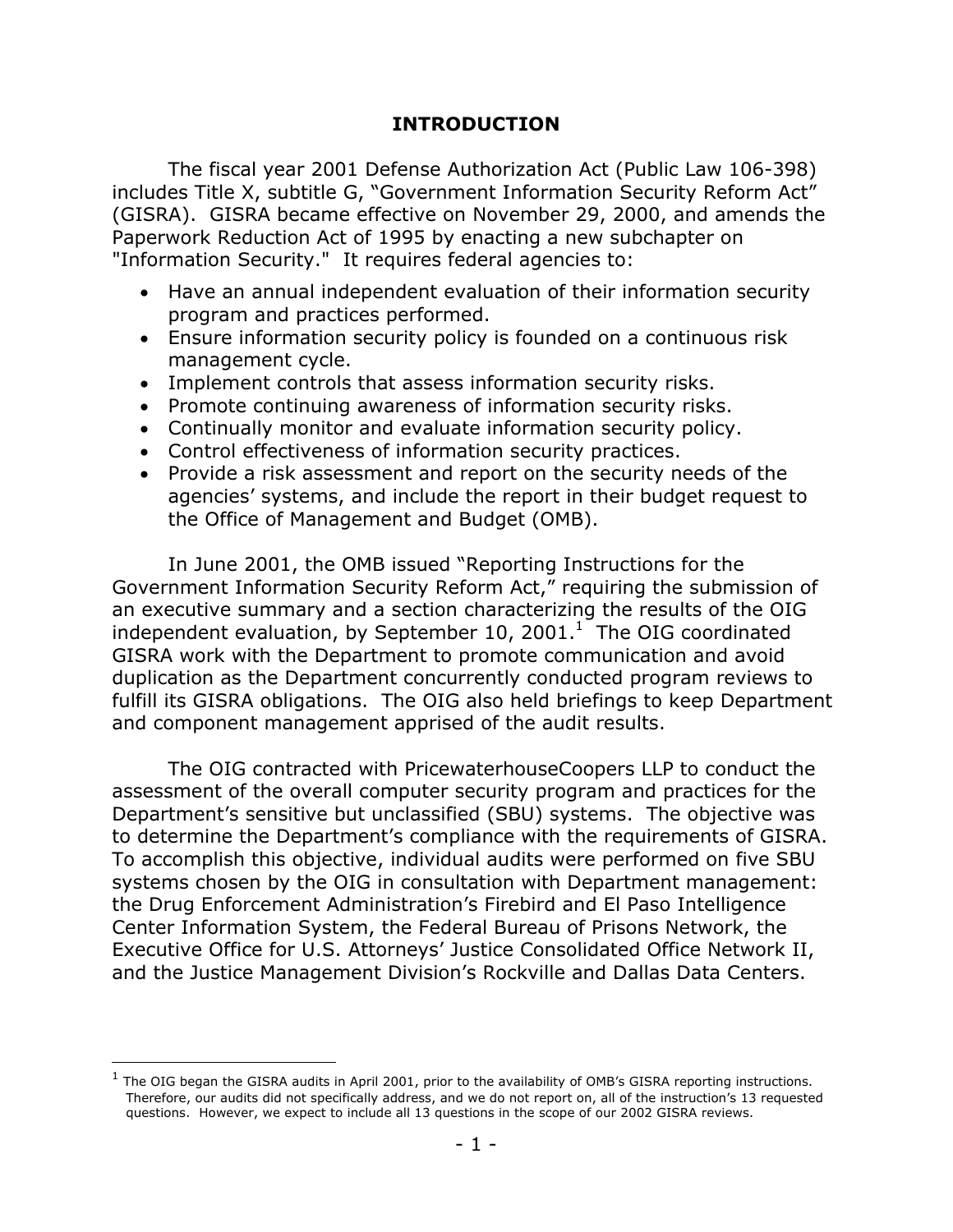The auditors reviewed management, operational, and technical controls by interviewing component management personnel, reviewing system documentation, and performing testing. The audits were performed in accordance with Government Auditing Standards and were conducted between April and August 2001. The audit approach was based on the General Accounting Office's Federal Information System Control Audit Manual, the Chief Information Officer Council Framework, and guidance established by the National Institute of Standards and Technology.

The OIG has routinely performed computer information security audits within Department components. Since 1996, the OIG also reviewed computer security program requirements annually as part of the financial statement audit process. For the GISRA audits, special emphasis was placed on reviewing vulnerabilities previously identified and verifying that appropriate corrective measures were implemented.

The GISRA audits of SBU systems revealed vulnerabilities with management, operational, and technical controls. The auditors assessed these vulnerabilities at a high to low risk to the protection of each system from unauthorized use, loss, or modification. Vulnerability assessments<sup>2</sup> were used to assess operational and technical controls of the SBU systems and identified serious deficiencies including weak password controls, inappropriate user privileges, improper intruder detection settings, and ineffective system auditing. Since technical controls prevent unauthorized access to system resources by restricting, controlling, and monitoring system access, we concluded that these vulnerabilities were the most significant.

The Department's Justice Management Division Information Management and Security Staff (IMSS) is responsible for providing guidance on security issues related to the Department's SBU systems. This includes monitoring components' compliance with the provisions of the Department's security policy and applicable Federal statutes, policies, and regulations as they apply to SBU computer systems. The IMSS has conducted network security penetration testing of SBU systems at Department components for the past four years.

A summary of the individual audit results previously reported is detailed in the Findings section of this report. Appendices I and II provide background on the systems selected and the objective, scope, and methodology for the audit.

 $\overline{a}$ 

<span id="page-5-0"></span><sup>2</sup> A vulnerability assessment is a security test in which evaluators analyze system settings and security features, based upon their understanding of the system design and implementation. A determination is then made as to whether the system is optimally configured and appropriate security controls are in place. Unlike penetration testing, vulnerability tests do not attempt to circumvent the security features of a system and gain entry.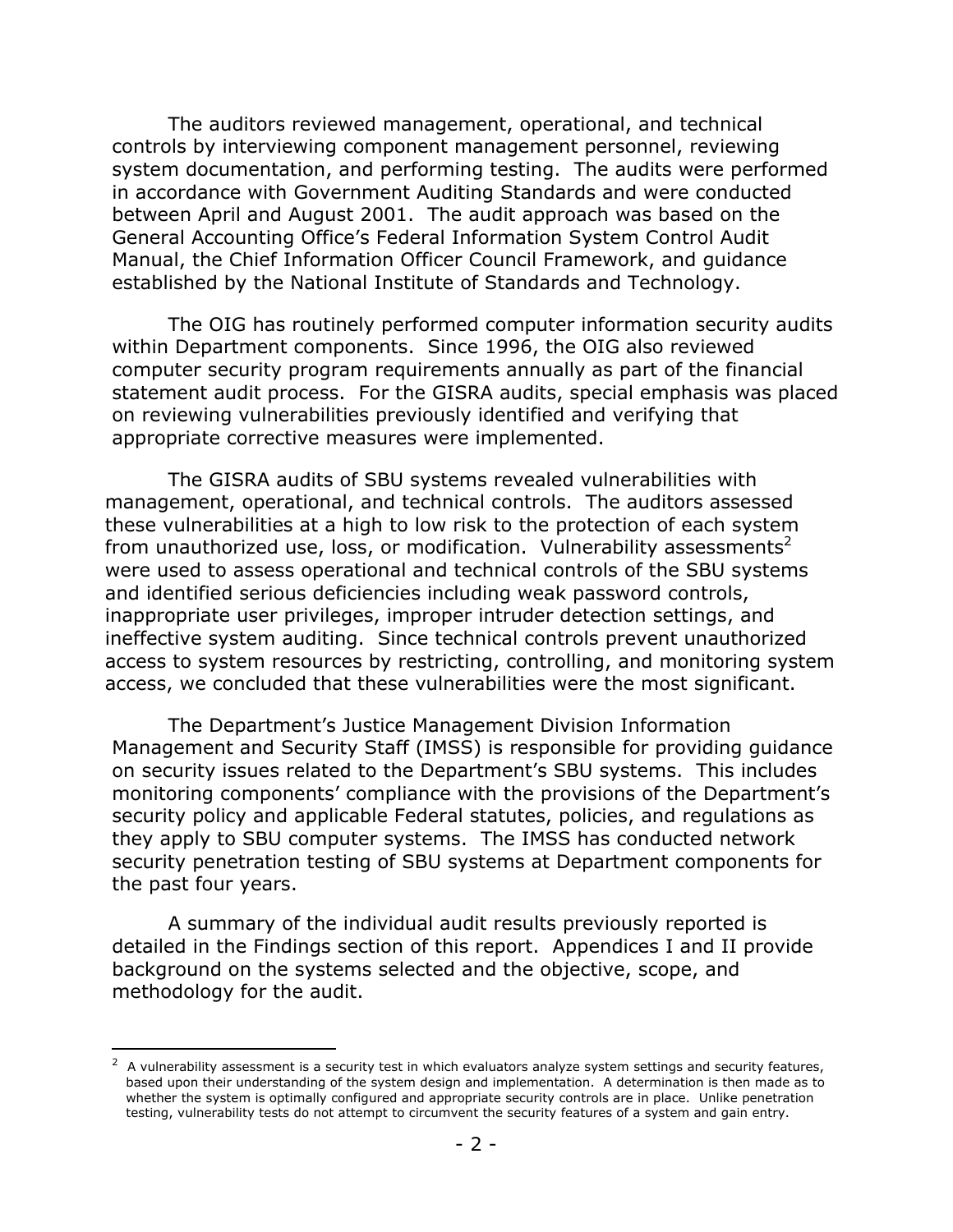### <span id="page-6-0"></span>**FINDINGS**

The Department's computer security program needs improvement to fully protect its SBU systems from unauthorized use, loss, or modification. Audits of five SBU systems disclosed vulnerabilities in management, operational, and technical controls as shown in the table below. Department-level and component security policies and procedures were insufficient or unenforced. The Department did not adequately: (1) identify and assess risks to determine needed security measures; (2) establish and implement policies and controls to meet those needs; (3) promote awareness so that users understand the risks and the related policies and controls required to mitigate them; or (4) monitor and evaluate established policies and controls to ensure that they were both appropriate and effective.

| <b>Control Type</b>         | <b>BOPNet</b> | EIS. | <b>Firebird</b> | JCONII | <b>JDC</b> |
|-----------------------------|---------------|------|-----------------|--------|------------|
| <b>MANAGEMENT CONTROLS</b>  |               |      |                 |        |            |
| <b>OPERATIONAL CONTROLS</b> |               |      |                 |        |            |
| <b>TECHNICAL CONTROLS</b>   |               |      |                 |        |            |

### <span id="page-6-1"></span>**I. MANAGEMENT CONTROLS**

Management controls are techniques and concerns normally addressed by officials with responsibility for an organization's computer security program. In general, these controls manage the computer security program and the risk within the organization.

Security policies, procedures, standards, and guidelines are the primary means by which management communicates goals and requirements. To be effective, compliance must be overseen and enforced. The related policies should encompass all major systems and facilities. The policies should outline the duties of those who are responsible for overseeing security as well as the responsibility of those who own, use, or rely on the entity's computer resources.

The Department did not provide timely and effective oversight of SBU systems by informing users of the risks and the controls required to mitigate them or enforcing its own policies. Specifically, the audits disclosed vulnerabilities in the following areas:

| <b>Areas of Vulnerability</b>     | <b>BOPNet</b> | <b>EPIC</b> | $\sf I$ Firebird | JCONII | <b>JDC</b> |
|-----------------------------------|---------------|-------------|------------------|--------|------------|
| Security Policies and Procedures  |               |             |                  |        |            |
| Authorization of Software Changes |               |             |                  |        |            |
| Risk Assessment Reporting         |               |             |                  |        |            |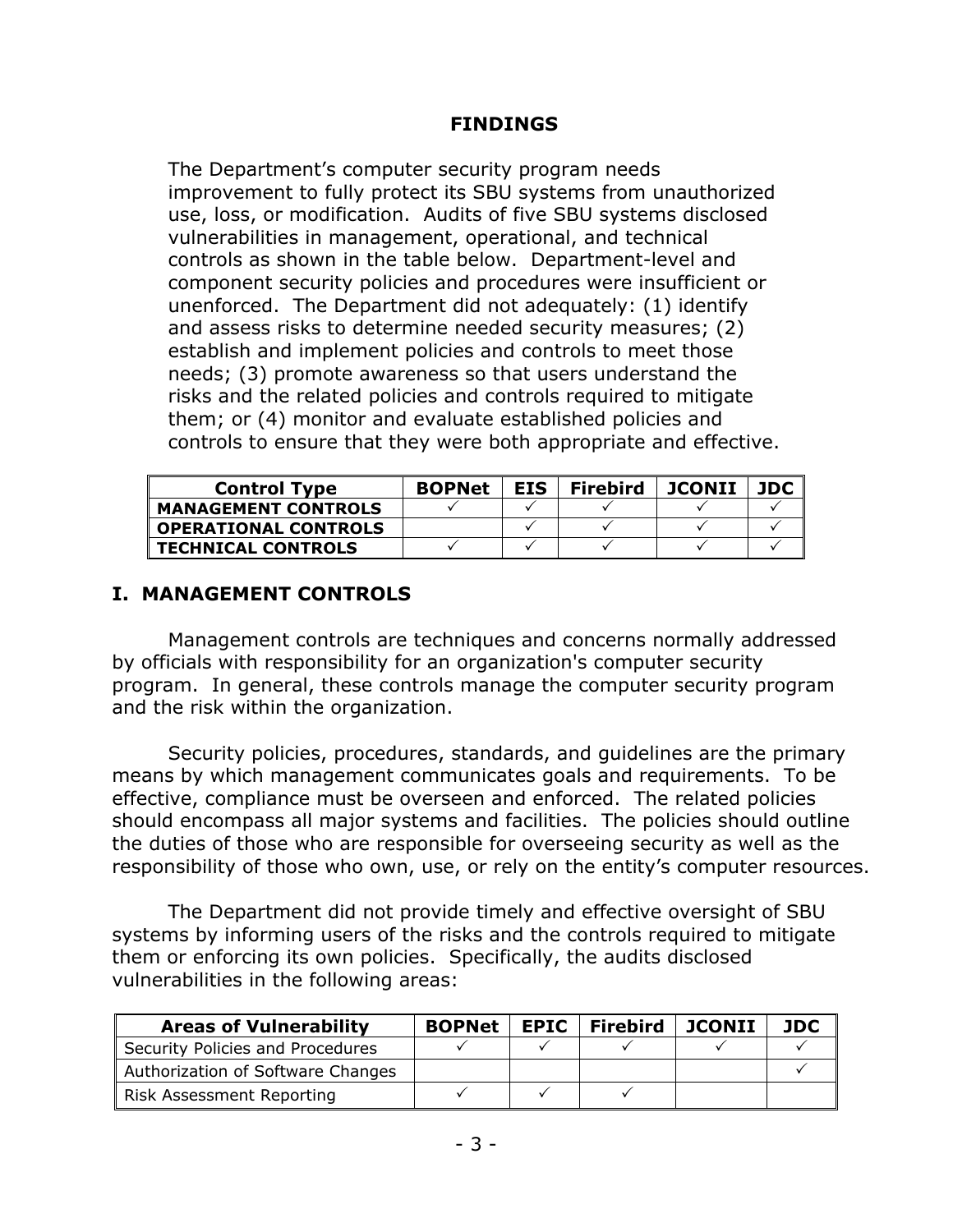### <span id="page-7-0"></span>**Security Policies and Procedures**

The Department established uniform policy, DOJ Order 2640.2C, "Telecommunications and Information System Security," dated June 25, 1993, for the protection of its automated information systems. Despite the rapid evolution of computer technology, this policy remained in effect and unchanged, governing the Department's information systems security environment for eight years. In a September 1997 audit, Report No. 97-26, "Computer Security at the Department of Justice," the OIG noted the Order's shortcomings and recommended that the Department develop effective computer security program guidance. However, the Department did not revise its policy, DOJ Order 2640.2D, "Information Technology Security," until four years later, in July 2001.

Although DOJ Order 2640.2D addresses many areas of identified system security vulnerabilities, the guidance remains insufficient for the protection of Department information systems. The Order imposes minimal standards that are broadly stated, allowing components and system security managers too much latitude in establishing system settings. To ensure uniform system security, DOJ Order 2640.2D needs more details in the following areas:

- backup procedures;
- access controls;
- assignment of user rights and advanced user rights;
- password management (including task versus user accounts);
- service accounts changing the default password;
- logon management;
- renaming guest and administrative accounts;
- account integrity management, including monitoring of account disposition (dormant accounts); and
- accountability and audit trails.

Department-level guidance regarding the adequate, efficient, and consistent monitoring of SBU systems' security is also lacking. Specific areas that need addressing immediately are:

- automating the monitoring of security policy compliance;
- requiring timely software patch application;
- requiring intrusion detection testing; and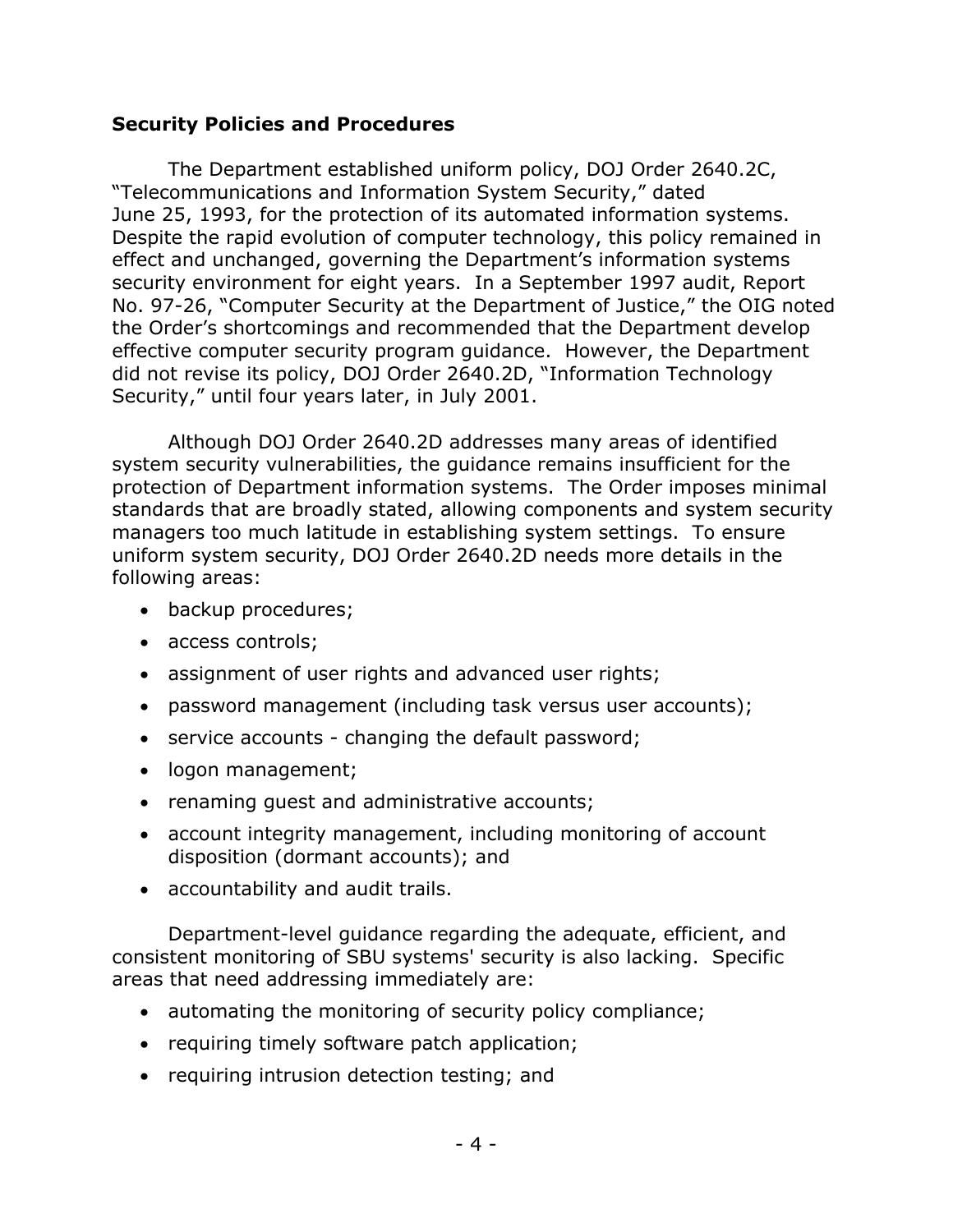• automating the logging, auditing, review and notification of security relevant events.

Components are responsible for supplementing Department policy with more detailed written security policies, procedures, standards, and guidelines. Component and system level policies were also found to be inconsistently applied and ineffective. For all five systems audited, we found vulnerabilities attributed to inadequate security policies and ineffective enforcement. In addition, the OIG previously reported system security vulnerabilities attributable to unenforced and insufficient security policies on two systems that were not corrected.

# <span id="page-8-0"></span>**Authorization of Software Changes**

System software change management process provides for proper documentation and authorization of software changes, acceptance testing, management review and approval of changes and acceptance test results, and a controlled procedure for introducing tested and approved changes into production.

For the five systems reviewed, we found:

• One system's software change management process did not document approvals or installation and back-out plans.<sup>[3](#page-8-2)</sup>

## <span id="page-8-1"></span>**Risk Assessment Reporting**

 $\overline{a}$ 

A risk is the possibility that a threat adversely impacts an information system by taking advantage of vulnerabilities. Thus, a risk assessment is a formal description and estimate of risk to an information system. After risks are identified, management should apply countermeasures relative to the severity of the threat and priority of asset protection.

For the five systems reviewed, we found:

- Two systems had vulnerabilities identified through risk assessments that were not corrected because appropriate management personnel never received the report or addressed its results.
- One system's risk assessment was outdated and did not reflect subsequent changes to the operating environment. As a result, management was unaware of potential system security exposures.

<span id="page-8-2"></span><sup>3</sup> Back-out plans are operator instructions for rolling-back new changes at implementation due to operational problems and restoring the previous software versions.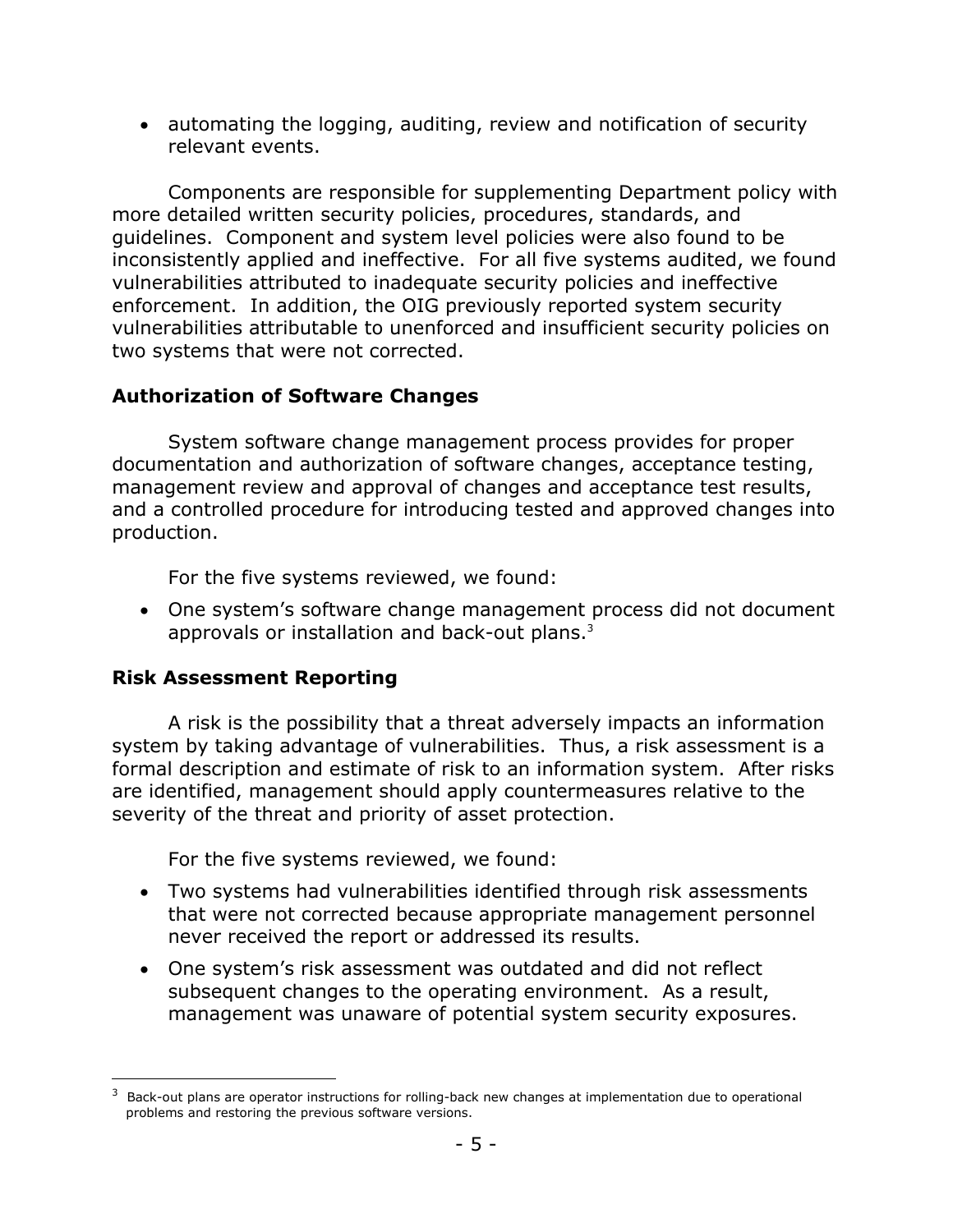## <span id="page-9-0"></span>**II. OPERATIONAL CONTROLS**

Operational controls address security controls that are implemented and executed by people to improve the security of a particular system, often require technical or specialized expertise, and rely upon management activities as well as technical controls.

The auditors assessed the effectiveness of operational and technical controls by using commercial-off-the-shelf and proprietary software to conduct vulnerability assessments of the systems. A vulnerability assessment is a security test in which evaluators analyze system settings and security features based upon their understanding of the system design and implementation. A determination is then made as to whether the system is optimally configured and appropriate security controls are in place. Unlike penetration testing, vulnerability assessments do not attempt to circumvent the security features of a system and gain entry.

The audits identified vulnerabilities in the following areas:

| <b>Area of Vulnerability</b> |  | BOPNet EIS Firebird JCONII JDC |  |
|------------------------------|--|--------------------------------|--|
| Contingency Planning         |  |                                |  |
| System Backup Procedures     |  |                                |  |
| System Configuration         |  |                                |  |

## <span id="page-9-1"></span>**Contingency Planning**

Effective contingency planning ensures continued operations by minimizing the risk of events that disrupt normal operations and by having an approach in place to respond to those events if they occur. Department policy requires that contingency plans be reviewed and approved by management.

Three of the five systems tested had one or more of the following vulnerabilities:

- Restoration priorities were not identified and an interagency agreement did not exist for the alternative processing site.
- Contingency plans were not properly reviewed or approved.
- Contingency plans were not tested.
- Contingency plan training was not conducted.
- <span id="page-9-2"></span>• The OIG previously reported a contingency planning vulnerability on one system that was not corrected.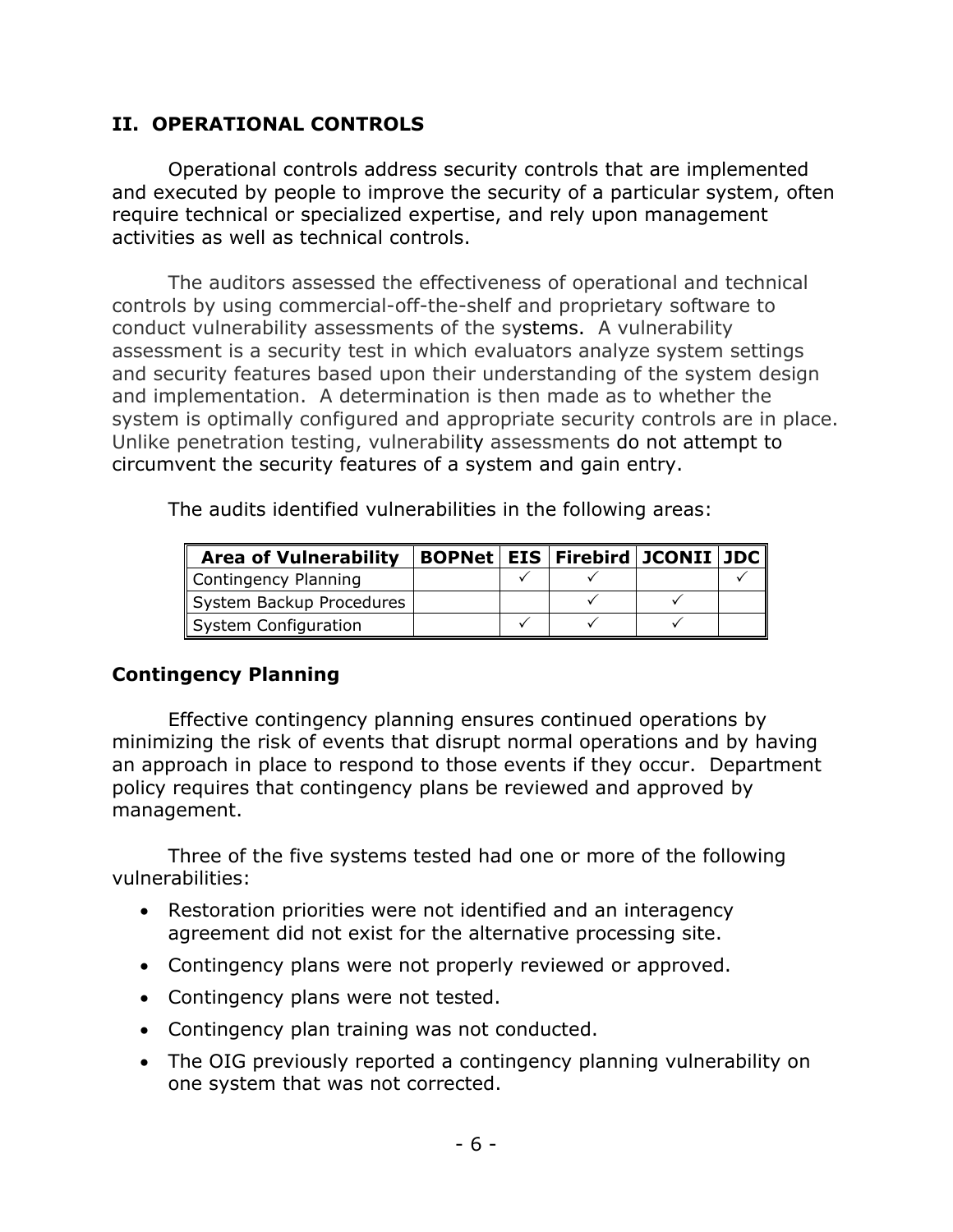### **System Backup Procedures**

Backup procedures, including backup tapes, protect information resources, minimize the risk of unplanned interruptions, allow for recovery of critical operations when interruptions occur, and ensure on-going availability of critical system operations.

Industry best practices dictate that a backup storage location be off-site and far enough away from the primary location to avoid being impaired by the same events, such as fires, storms, and electrical power outages. Storing backup data tapes in the same location as the primary data risks completely losing all data in the event of a disaster.

For two of the five systems tested, we found:

• Backup tapes were not stored off-site, rendering backup data vulnerable in the event of a disaster at the primary location.

# <span id="page-10-0"></span>**System Configuration**

System configuration is the process of managing security features and assurances by regulating and monitoring changes made to hardware, software, firmware, and documentation throughout the lifecycle of an information system.

The Department's security policy requires that computer systems operate so that users have access to the information they need but no more and requires each computer system to have features or procedures to enforce access control measures required for the information in the system. Vulnerabilities with system configuration increase the risk that unauthorized users view, delete, or modify critical files, database intelligence data, or directory contents.

For three of the five systems audited, we found one or more of the following vulnerabilities:

- Network administrators were assigned inappropriate file permissions and user rights.
- Network File System (NFS) directories were mounted with inappropriate parameters, exported to users with read/write privileges, and exported to domains without fully qualified domain names.
- Highly vulnerable services were running on the networks.
- The latest manufacturer's patches were not installed.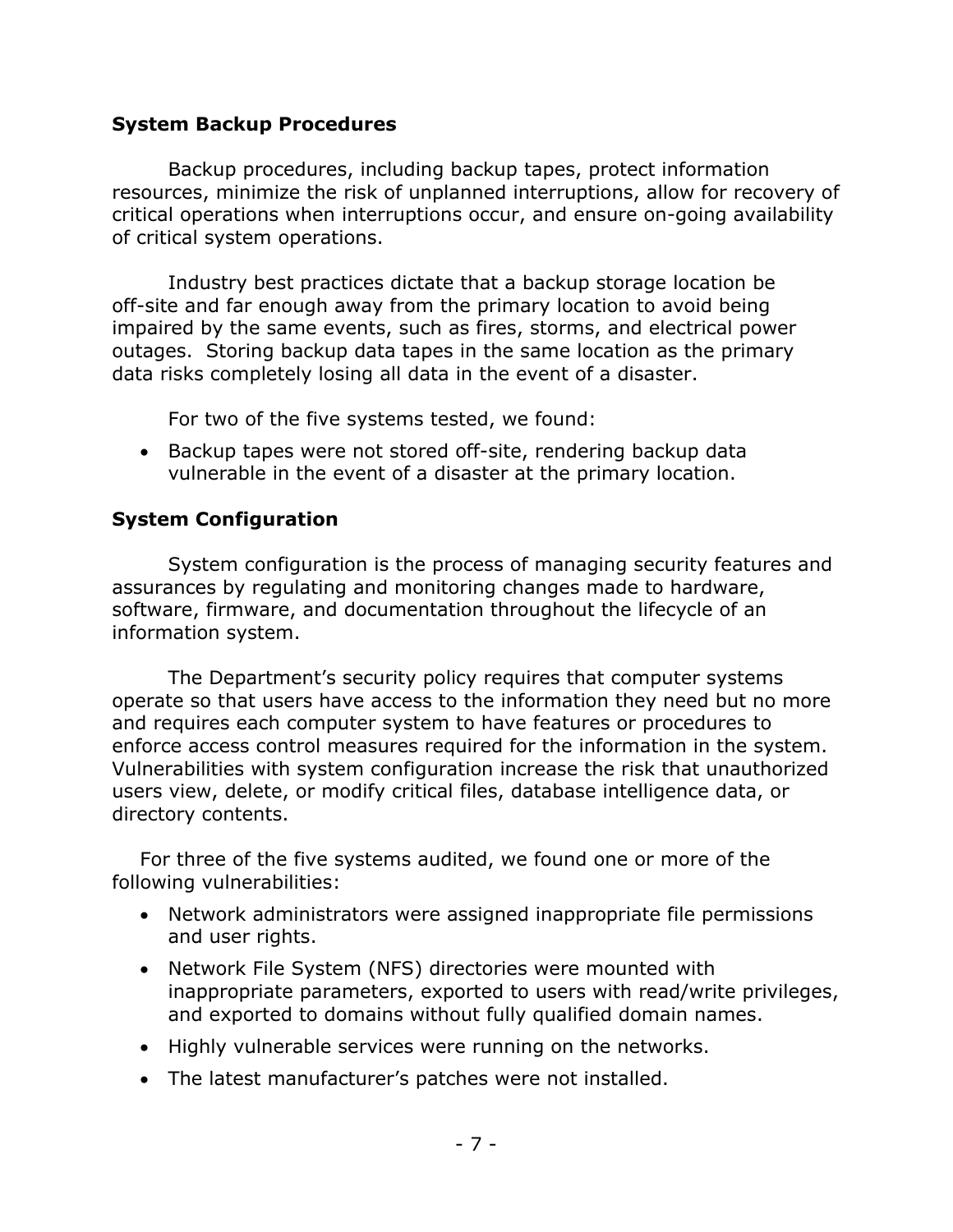- Versions of operating system software that are no longer supported by the vendor were used.
- Supporting software versions differed between development, test, and production environments.

The operational control vulnerabilities occurred due to a lack of Department and component guidance establishing and requiring appropriate system security standards and settings. Components did not adequately implement existing Department guidance, increasing the risk of unauthorized users obtaining access to system resources and exposing sensitive information to unauthorized use, loss, or modification.

# <span id="page-11-0"></span>**III. TECHNICAL CONTROLS**

Technical controls focus on the security controls that the computer system executes. Technical controls require significant operational considerations, should be consistent with the organization's security management, and depend upon the proper functioning of the system to be effective. Technical controls prevent unauthorized access to system resources by restricting, controlling, and monitoring system access and detecting and recording security related events.

The audits identified vulnerabilities with technical controls in the following areas:

| <b>Area of Vulnerability</b>        | <b>BOPNet</b> | <b>EIS</b> | <b>Firebird</b> | <b>JCONII</b> | JDC |
|-------------------------------------|---------------|------------|-----------------|---------------|-----|
| Password Management                 |               |            |                 |               |     |
| Logon Management                    |               |            |                 |               |     |
| <b>Account Integrity Management</b> |               |            |                 |               |     |
| System Auditing Management          |               |            |                 |               |     |

## <span id="page-11-1"></span>**Password Management**

A password is a unique string of characters that must be provided before a logon or access is authorized to a computer system. Passwords are security measures used to restrict logons to user accounts and access to computer systems and resources. Strong password controls protect system resources from unauthorized use, loss, or modification.

All five systems tested had one or more of the following password management vulnerabilities:

• All five systems had inappropriate password recycle intervals, permitting users to re-use passwords too quickly.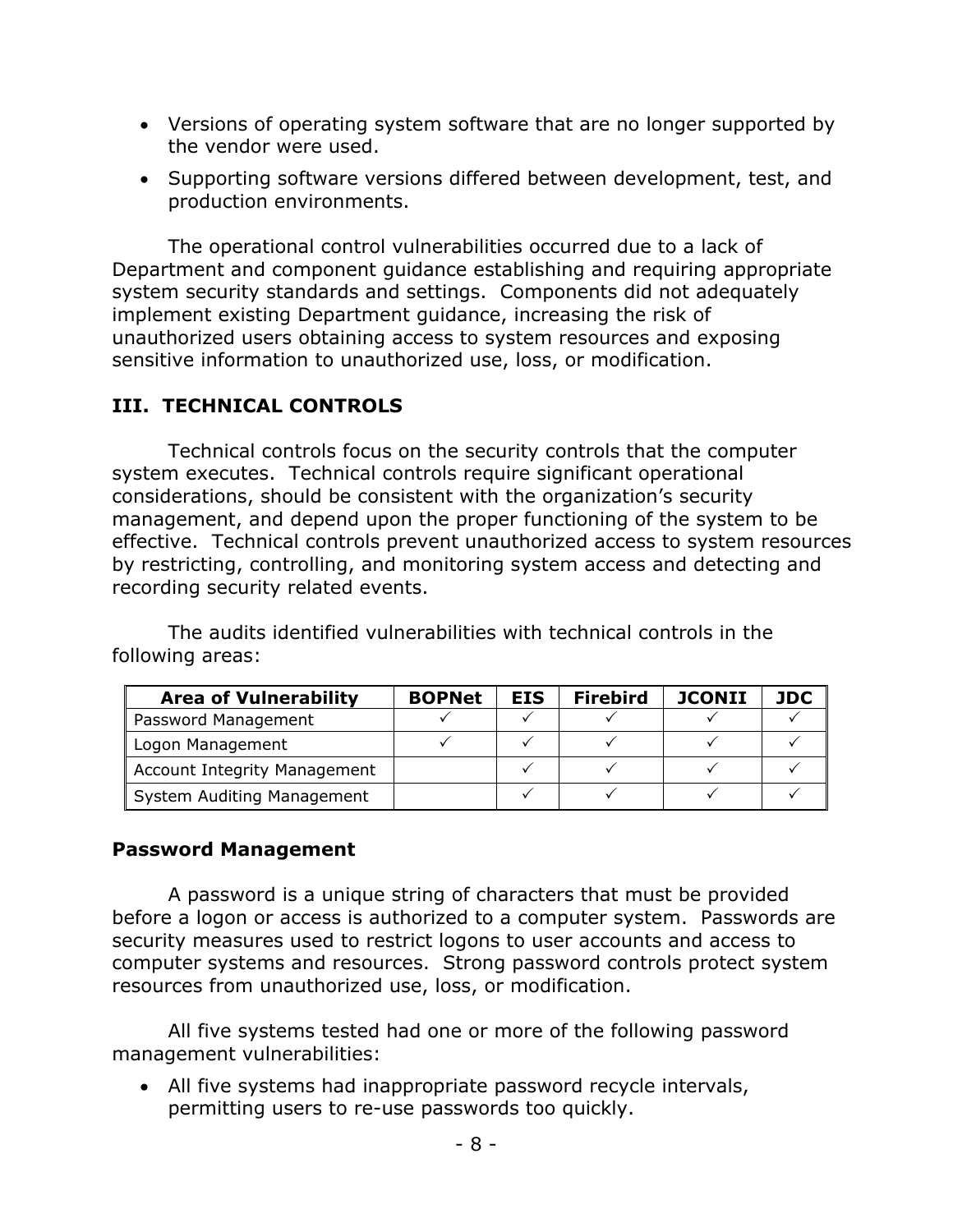- Four systems did not implement a "filter" enforcing password complexity rules.
- Four systems permitted users to have the same password for more than 90 days.
- Three systems either permitted blank or easily guessed passwords, such as a password equal to the user name.
- Three systems permitted user accounts with passwords less than eight characters.
- One system distributed user accounts using the Network Information System (NIS), exposing encrypted passwords to any user with the NIS password map.

# <span id="page-12-0"></span>**Logon Management**

The first line of defense against unauthorized access is an interactive logon process. The process normally begins with a warning banner, informing the user of the proper use of computers on the network. Next, the user is presented with a request for the user's information such as the username, password, and the server or domain the user intends to access. If the user's information is entered incorrectly, the system returns a logon failure message and, after a predetermined number of failed attempts, locks out the user for a specified period of time. If the user's information is entered correctly, the system authenticates the user, matching the user's information with an account in the system's security accounts database.

All five systems tested had one or more of the following logon management vulnerabilities:

- All five systems had inappropriate user or global systems settings, including the ability to make more than one simultaneous network connection; incorrect or disabled account login/lockout parameters; excessive grace logins; inappropriate screensaver settings; and settings that allow unauthenticated access and idle sessions.
- Four systems did not display a warning banner that informed users of the consequences of unauthorized access.
- Three systems did not follow their respective account naming conventions, impeding individual accountability for user activities.
- Three systems maintained inactive accounts, including accounts associated with terminated employees, accounts never used, or accounts without activity within the past ninety days.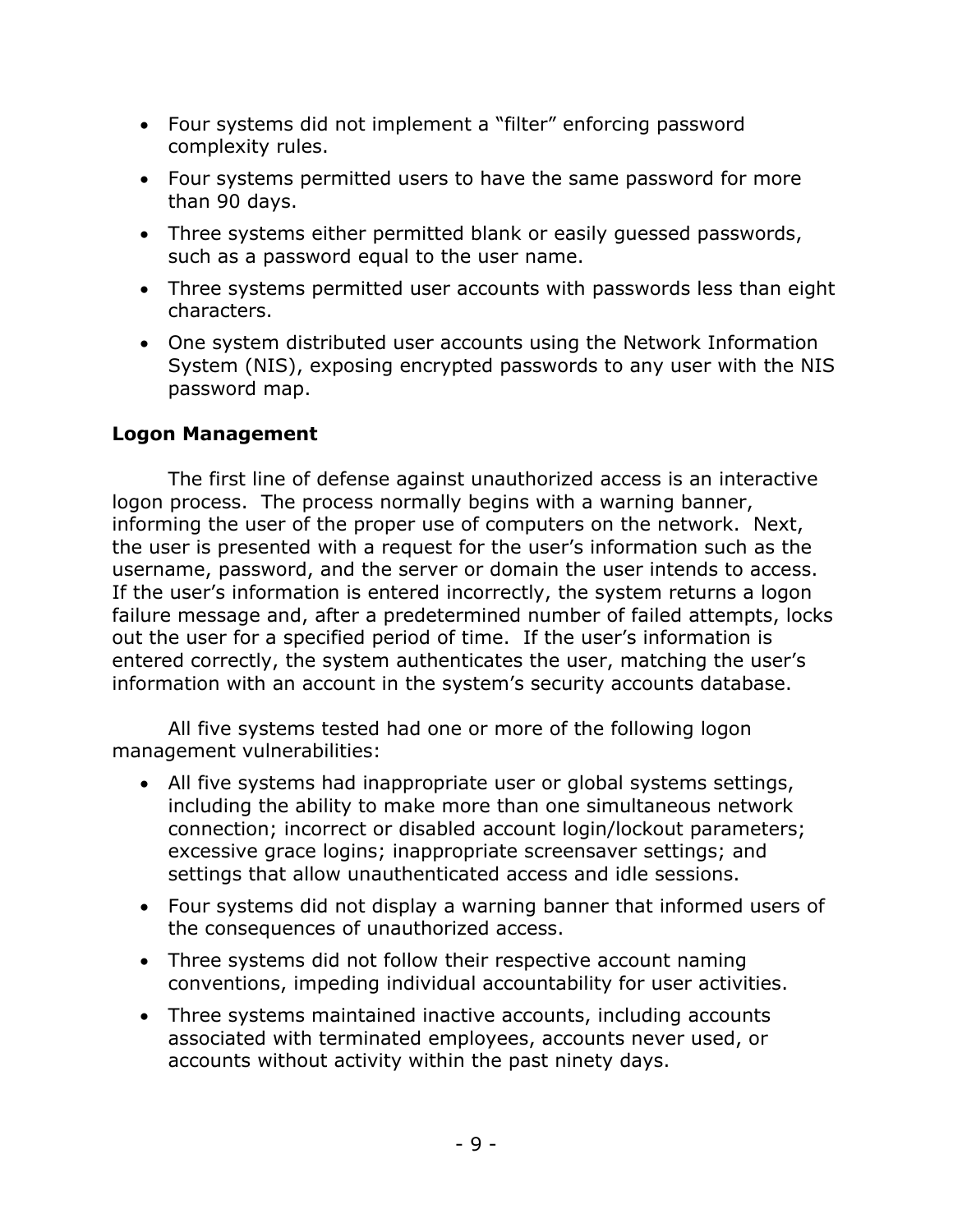- One system did not have the intruder detection option enabled, increasing the risk that unauthorized access would go undetected
- One system did not change vendor-supplied passwords upon software installation.

# <span id="page-13-0"></span>**Account Integrity Management**

Account integrity management controls the permissions for logging on to a computer or network. Proper expertise within a particular functional entity and clearly defined job duties and responsibilities are essential in maintaining a system. Monitoring resource access violations allows an entity to predefine a threshold for flagging violations. A privilege enables a user to perform a security relevant operation or a command that, by default, is normally denied to that user. Privileges must be tightly controlled and users clearly identified on the system in order to track their use of system resources.

Four of the five systems reviewed had one or more of the following account integrity management vulnerabilities:

- Four systems granted users inappropriate rights inconsistent with their duties.
- Three systems had inappropriate access to unrestricted shell accounts, allowing users access to unauthorized commands, data, and configuration files.
- Two systems allowed users to break out of their startup scripts giving users access to the command prompt.
- One system had systems programmers without appropriate training or oversight perform security administration duties.
- One system's security software global options were set inappropriately and generic logons were used to update critical systems software datasets without an independent technical review.
- One system had a root account trusting multiple servers through use of an ".rhosts" file that included one non-existent machine.
- <span id="page-13-1"></span>• One system did not use the Oracle product profile table and associated Oracle configuration utilities to implement appropriate security controls, allowing users to directly access and modify Oracle tables by circumventing application controls.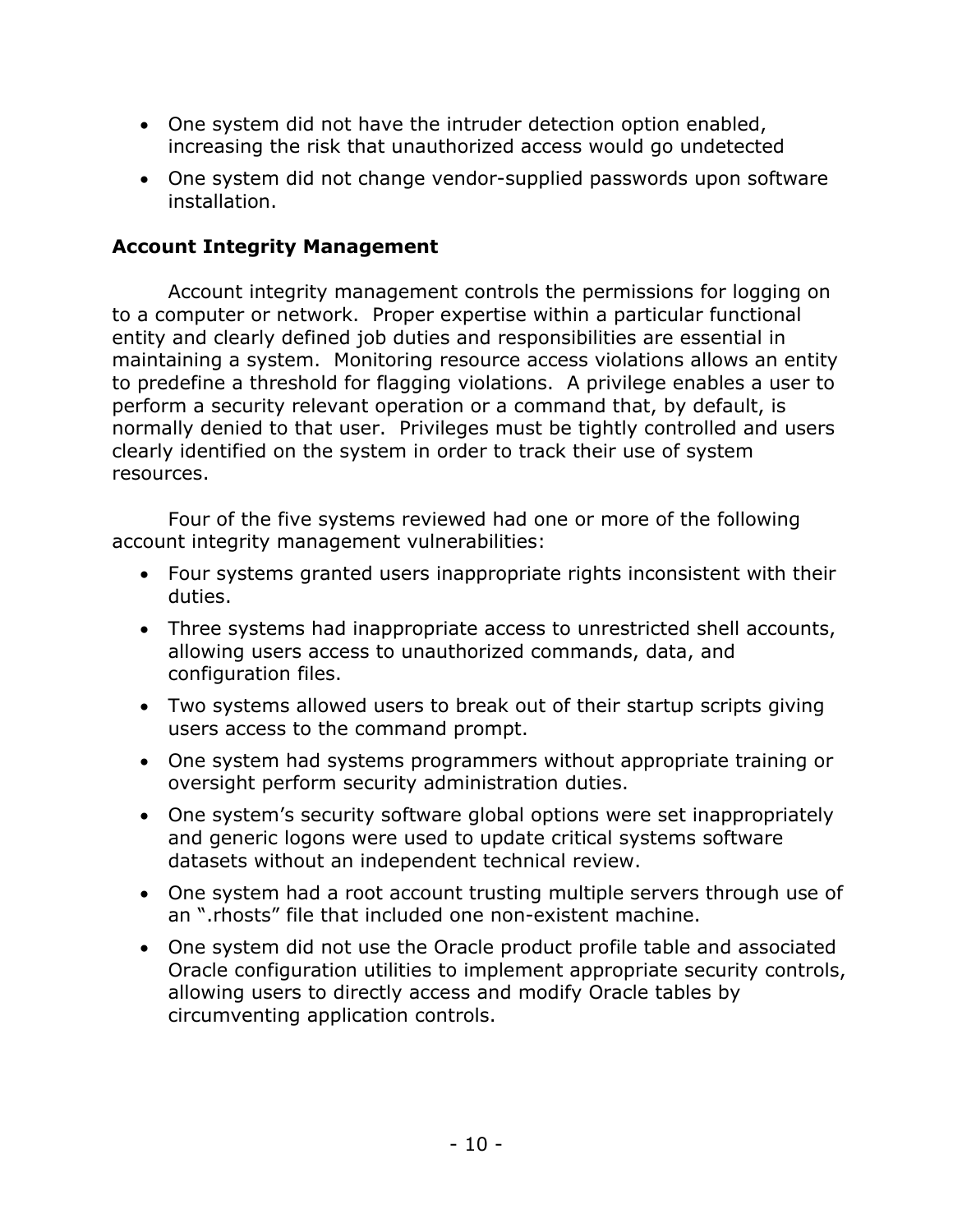### **System Auditing Management**

Auditing can provide the ability to detect and record security-related events. It tracks the activities of users by recording information about specific types of events, such as logon and logoff, file and object access, use of user rights, user and group management, security policy changes, restart, shutdown, and system events in a security log on the server.

For four of the five systems audited, we found one or more of the following system auditing management vulnerabilities:

- Three systems had auditing parameters incorrectly or inappropriately set such that critical events and modification to sensitive system applications, files, and registry keys could go undetected.
- One system's audit logs were not reviewed.
- One system was not set to secure event log files appropriately, increasing the risk of log file destruction or alteration.
- One system's programming activity was not monitored, increasing the likelihood that unauthorized and undetected changes to the system's environment may occur without appropriate review or oversight.

The technical control vulnerabilities occurred because Department policy was insufficient, not uniformly implemented, or not fully enforced. Further, the broadly stated, minimum standards imposed by the Department were not supplemented with sufficient or imposed component-level guidance to fully secure the systems. In several areas of identified vulnerabilities, broadly stated or minimally imposed standards allowed system security managers too much latitude in establishing system settings.

## <span id="page-14-0"></span>**CONCLUSION**

The GISRA audits of the SBU systems revealed vulnerabilities with management (M), operational (O), and technical (T) controls. The auditors assessed these vulnerabilities at a high to low risk to the protection of each system from unauthorized use, loss, or modification as shown in the table below.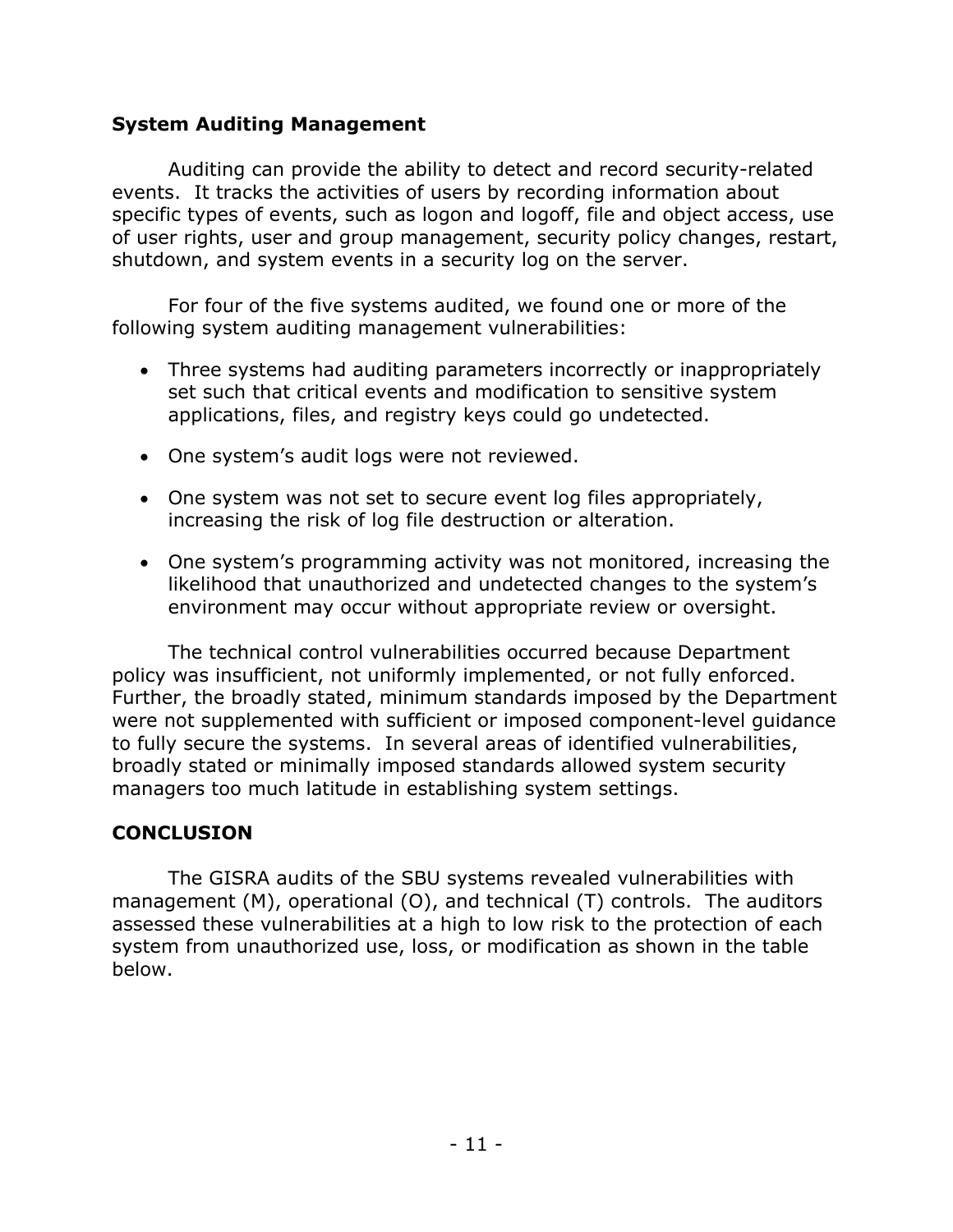| <b>Areas of Vulnerability</b>       | <b>Control</b><br>Type | <b>BOPNet</b> |              | <b>EIS Firebird JCONII JDC</b> |  |
|-------------------------------------|------------------------|---------------|--------------|--------------------------------|--|
| Security Policies and Procedures    | м                      |               |              |                                |  |
| Authorization of Software Changes   | м                      |               |              |                                |  |
| <b>Risk Assessment Reporting</b>    | м                      |               | ✓            |                                |  |
| Contingency Planning                | O                      |               | $\checkmark$ |                                |  |
| System Backup Procedures            | ( )                    |               |              |                                |  |
| System Configuration                | ∩                      |               | $\checkmark$ |                                |  |
| Password Management                 |                        |               | $\checkmark$ |                                |  |
| Logon Management                    |                        |               | $\checkmark$ |                                |  |
| <b>Account Integrity Management</b> |                        |               | ✓            |                                |  |
| System Auditing Management          |                        |               |              |                                |  |

## **Audit Results of SBU Systems**

Overall, the audits found that Department-level and component security policies and procedures were either insufficient or unenforced. The auditors concluded the Department did not provide timely and effective oversight to ensure implementation of its security policies. For example, the Department took nearly four years to revise its overall security policy, DOJ Order 2640.2D "Information Technology Security," after the OIG reported it as ineffective in September 1997. The Order imposes minimal standards that are broadly stated, allowing components and system security managers too much latitude in establishing system settings.

We recommend a proactive approach to improve security controls of Department systems. Because of the repetitive nature of the security deficiencies and concerns disclosed in this report, we conclude that a central office with responsibility for system security is needed to identify trends and enforce uniform standards. We believe that a central office would concentrate resources (time, money, and expertise) to identify and correct system security vulnerabilities most significant to the Department more effectively. Moreover, baseline security safeguards and controls should not vary according to the classification of system data, although data sensitivity might warrant additional or increased measures of protection.

In addition, senior management benefits from having a single point of contact responsible for overseeing activities that standardize, implement, and maintain strict, baseline Department-wide security controls over both types of systems. This office would also serve as a liaison between the Information Management and Security Staff, the Security and Emergency Planning Staff, and the Assistant Attorney General for Administration.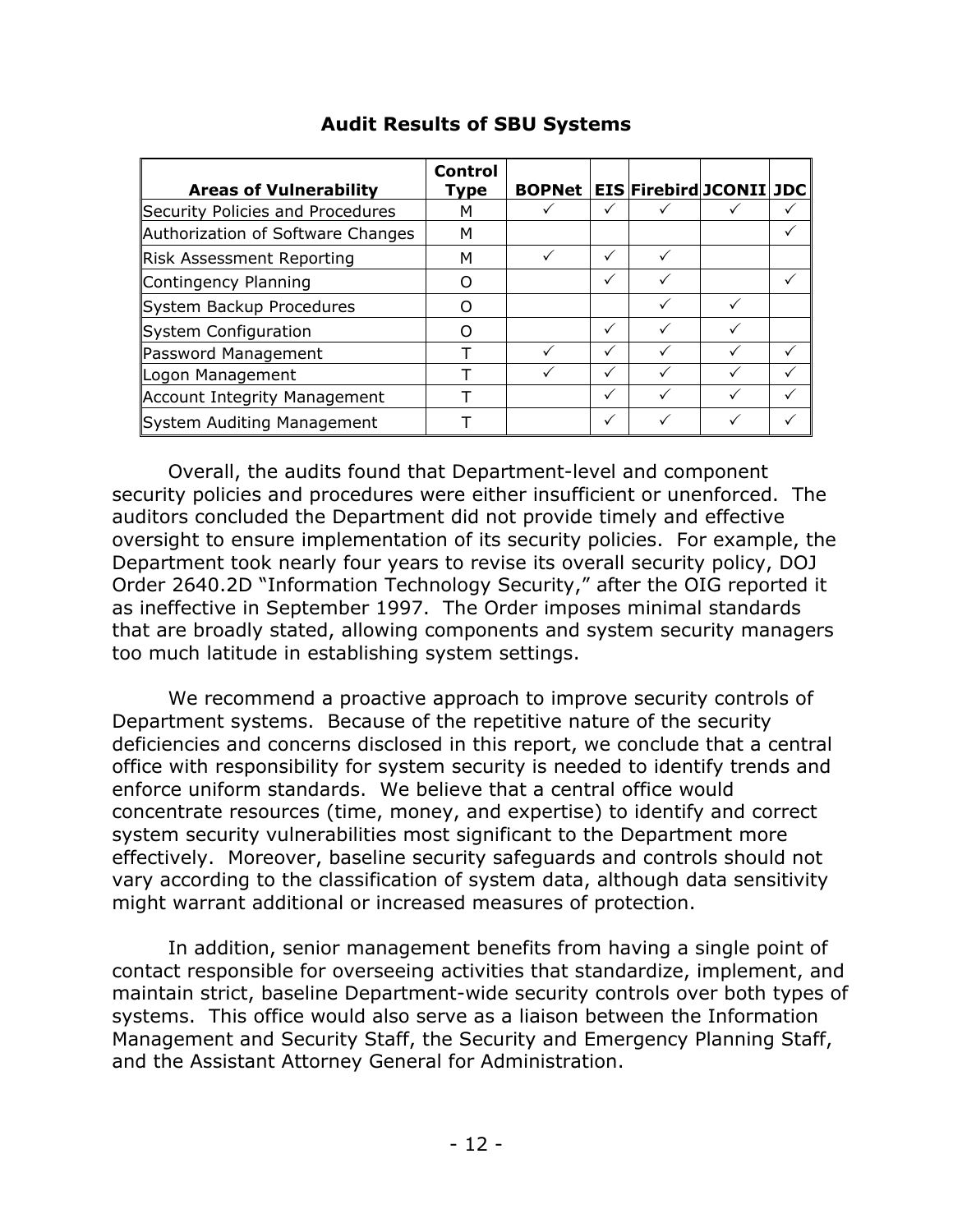In the GISRA summary report for classified systems, the OIG made specific recommendations intended to improve Department-wide computer security for both the classified and SBU systems. These recommendations also apply to this report on SBU systems. We do not repeat these recommendations here, but for reference purposes, include them in Appendix III of this report.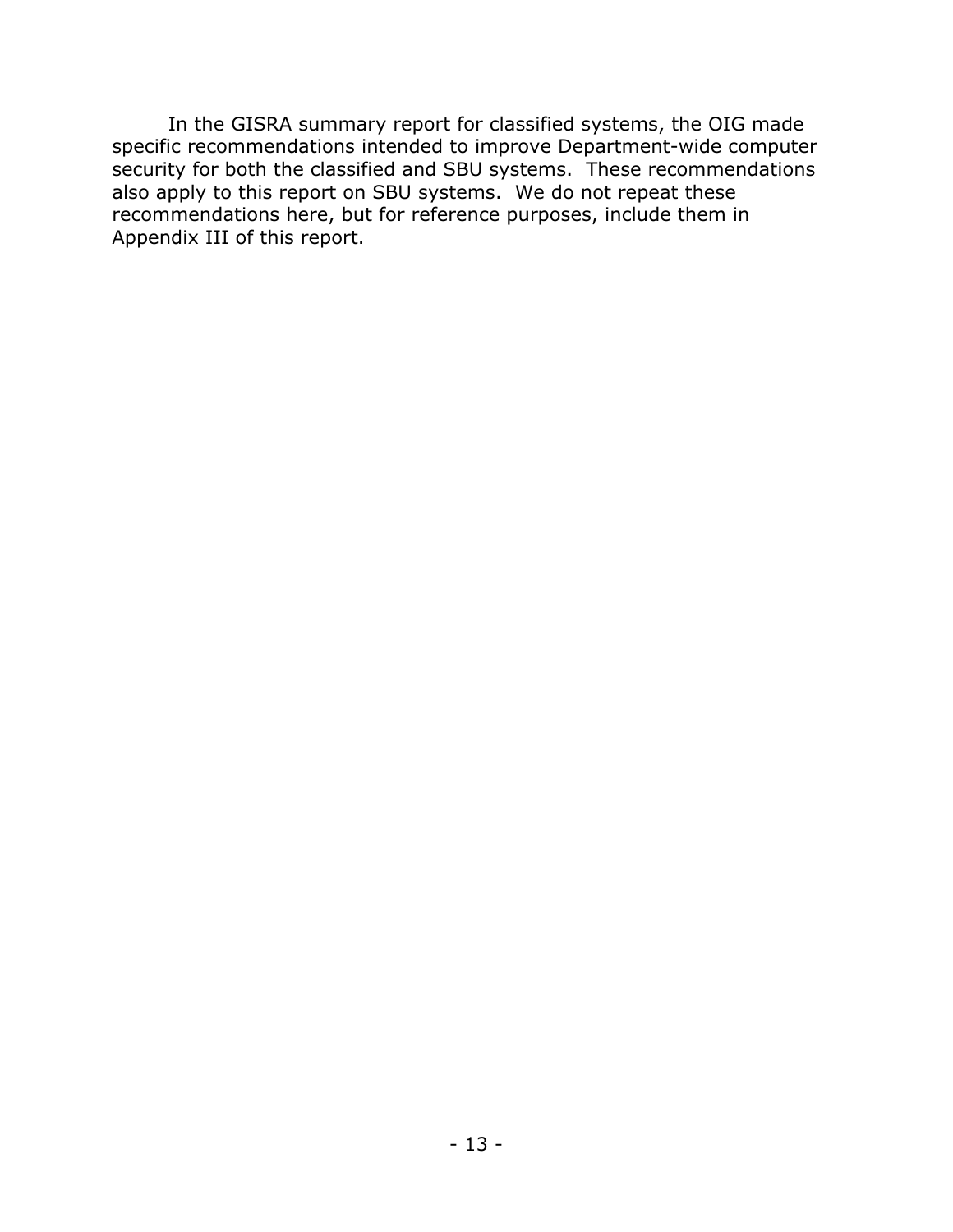### <span id="page-17-0"></span>**BACKGROUND**

PricewaterhouseCoopers LLP conducted the assessment of the overall computer security program and practices for the Department's sensitive but unclassified (SBU) systems by performing individual audits on five systems: the Federal Bureau of Prisons Network (BOPNet); the Drug Enforcement Administration's Firebird and El Paso Intelligence Center Information System (EIS); the Executive Office for U.S. Attorneys' Justice Consolidated Office Network II (JCONII); and the Justice Management Division's Rockville and Dallas Data Centers (JDCs).

### **The Federal Bureau of Prisons (BOP)**

The mission of the BOP is to protect society by confining offenders in the controlled environments of prisons and community-based facilities that are safe, humane, and appropriately secure, and providing work and other self-improvement opportunities to assist offenders in becoming law-abiding citizens. The BOP employs approximately 33,000 employees in its central office, six regional offices, and approximately 29 community correction management offices and 105 correctional facilities.

### *BOPNet*

To fulfill its mission, the BOP uses automated information systems. One of its more critical information systems is the BOP Network (BOPNet). BOPNet is a SBU client/server-based network that interconnects the BOP central offices and nationwide facilities' workstations. BOPNet uses Novell Netware and Windows NT Server operating systems and provides users access to office automation software and BOP specific applications such as SENTRY. The BOP uses SENTRY to track its more than 158,300 prisoners.

## **The Drug Enforcement Administration (DEA)**

The mission of the DEA is to enforce controlled substances laws and regulations of the United States and investigate organizations and individuals that grow, manufacture, or distribute controlled substances. The DEA also recommends and supports non-enforcement programs that are designed to reduce the availability of illicit controlled substances worldwide.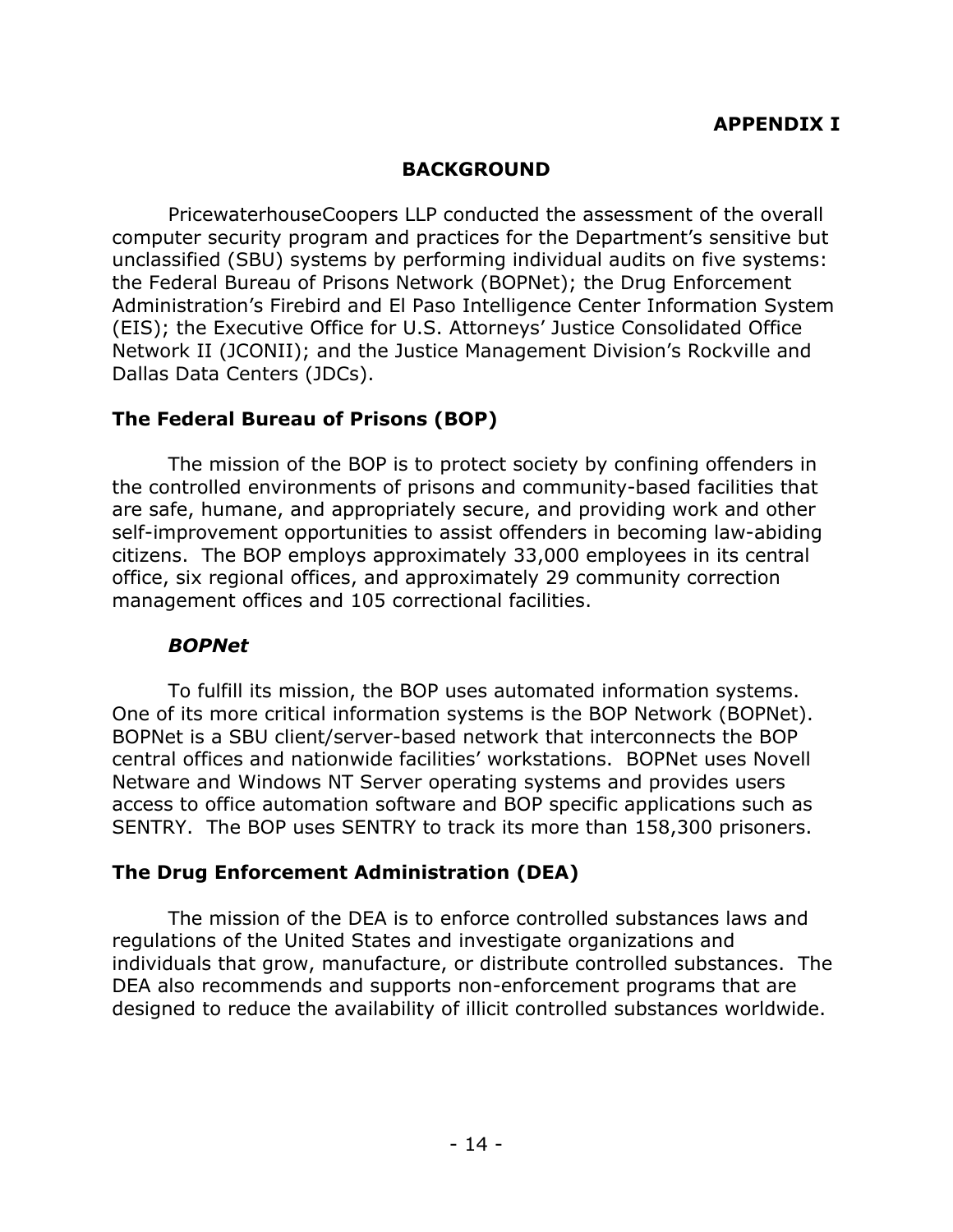## *Firebird*

Firebird is a SBU system that provides office automation tools, e-mail communications, on-line case file database access, and other information resources to DEA administrative, investigative, analytical, and technical support personnel. Because of the sensitive nature of the data processed on Firebird, a compromise of the system could jeopardize the confidentiality of investigations and agent safety. Firebird is a client/server-based system using Windows NT and UNIX operating systems.

# *EIS*

The El Paso Intelligence Center (EPIC) is located on Biggs Army Airfield, an extension of Fort Bliss, in El Paso, Texas. Biggs Army Airfield is a controlled access United States Army military installation. Organizationally, EPIC is under the direct line authority of the DEA. EPIC management is comprised of senior law enforcement representatives from several states and 15 federal agencies. Overall coordination of EPIC activities is the responsibility of the EPIC Director. EPIC's mission is to support United States law enforcement and interdiction components through the timely analysis and dissemination of intelligence on illicit drug and alien movements and the criminal organizations responsible for these illegal activities.

The EPIC Information System (EIS) processes data types, ranging in classification from law enforcement sensitive to secret high<sup>4</sup>, that encompass historical intelligence, tactical, administrative, and office automation data. The EIS is a mission critical operation that select EPIC personnel access 24 hours a day, seven-days a week, with classified and unclassified sections operating separately. This report summarizes the audit results of the unclassified EIS section.

The EIS was designed to collect, process, and disseminate intelligence information concerning the movement of illicit drugs and currency, alien smuggling, weapons trafficking, and other illegal related activities. The primary repository of the unclassified intelligence data is the EPIC Internal Database (EID). The EID is an Oracle database accessed through a combination of custom developed and commercial-off-the-shelf software. The EID stores suspect and tracking files on people, organizations, vehicles, vessels, aircraft, and associated events for all unclassified intelligence collected at EPIC.

<span id="page-18-0"></span> $\overline{a}$ <sup>4</sup> "Secret high" is a DEA sensitivity rating.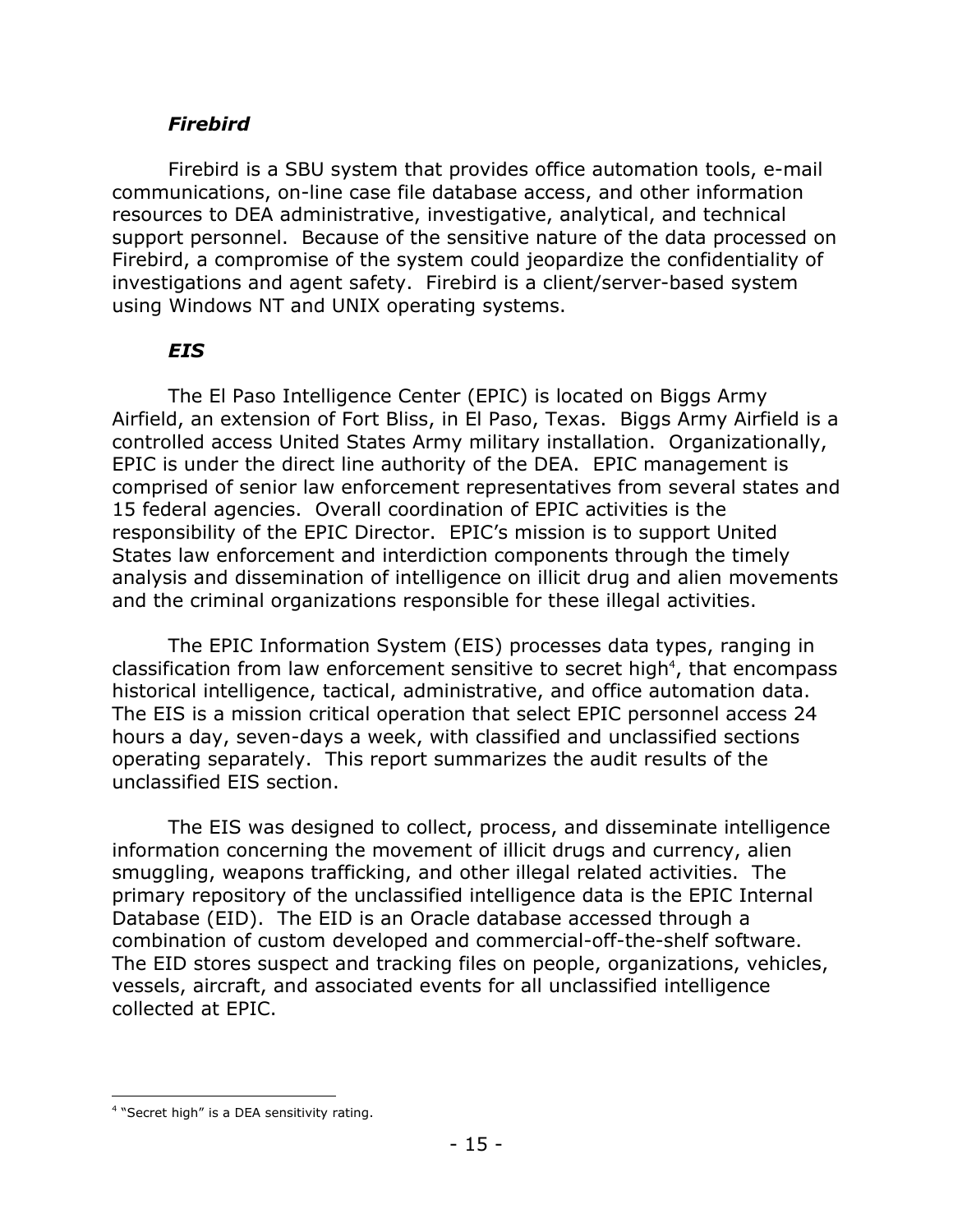### **The Executive Office for U.S. Attorneys (EOUSA)**

The mission of the EOUSA is to provide the 94 United States Attorney Offices located throughout the 50 states, the District of Columbia, Guam, the Marianas Islands, Puerto Rico, and the U.S. Virgin Islands with general executive assistance, operational and administrative support, and coordination with Department of Justice components and other federal agencies.

### *JCONII*

The Justice Consolidated Office Network II (JCONII) is a SBU system designed to be the office automation system for the Department's management, litigating, and related legal components.

Administrative support is facilitated through the use of commercial-offthe-shelf applications residing on EOUSA's JCONII. United States Attorneys use JCONII to access legal applications and EOUSA proprietary software. The JCONII system is a client/server-based network using both Windows NT and UNIX platforms.

# **The Justice Management Division (JMD)**

The JMD Information Management and Security Staff's (IMSS) mission is to be the principal point of coordination in DOJ for compliance with federal agency requirements under information technology (IT) laws and directives. IMSS develops and implements policies, procedures, and guidance for IT architecture and strategic planning, IT investment management, and the security of the Department's SBU information systems.

# *JDCs*

The Department of Justice maintains legacy<sup>[5](#page-19-0)</sup> systems housed on mainframe platforms at data centers in Rockville, Maryland and Dallas, Texas. The Rockville and Dallas data centers (JDCs) exist to provide secure information technology facilities, computing platforms, and support services for the bureaus, offices, boards, and divisions within the Department. Since the JDCs are managed as one unit, they were audited as a combined entity.

<span id="page-19-0"></span> $\overline{a}$ <sup>5</sup> "Legacy" refers to traditional electronic data processing general support systems and applications running on mainframe computers with programming and operational support maintained in a centralized information technology environment.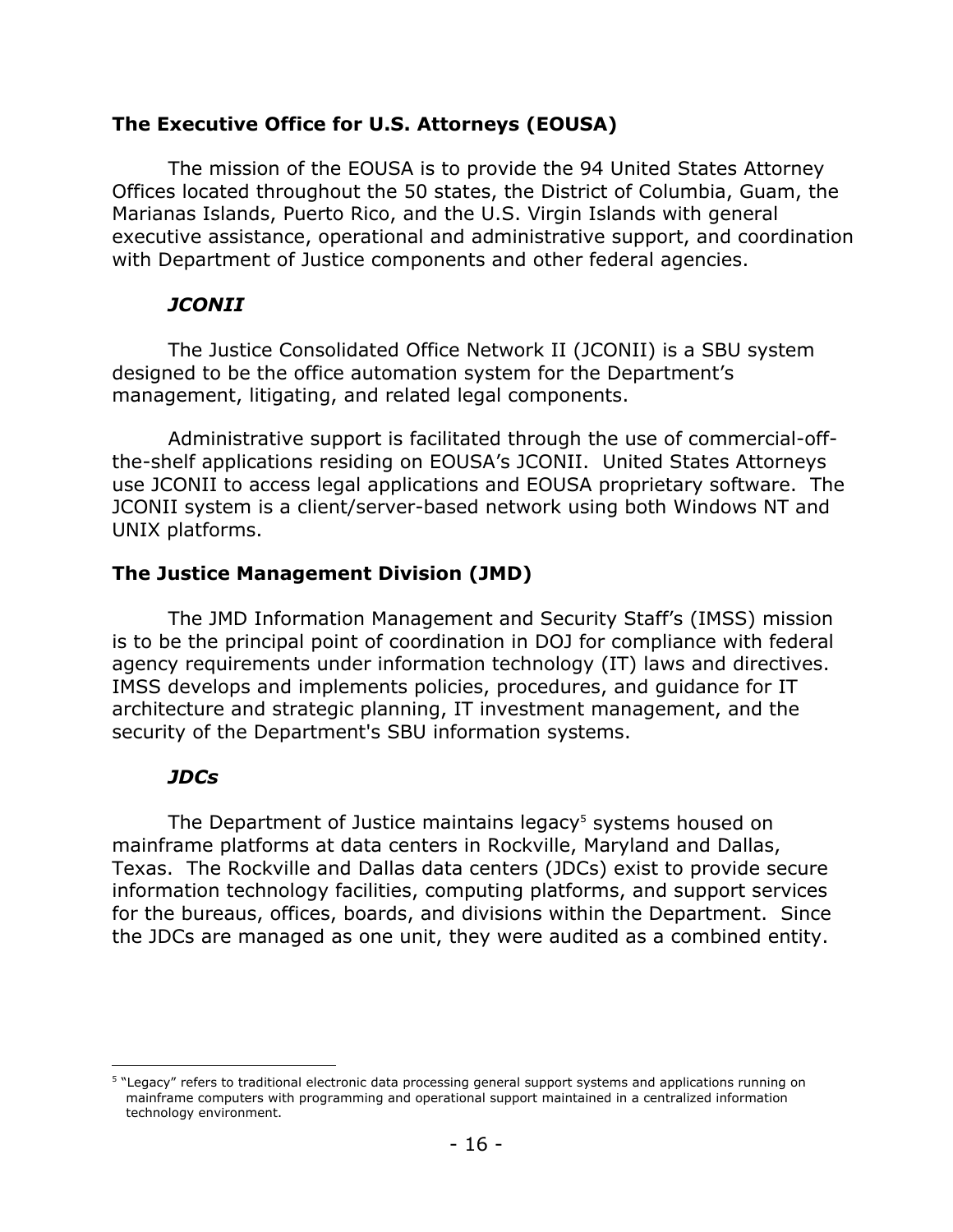# <span id="page-20-0"></span>**OBJECTIVE, SCOPE, AND METHODOLOGY**

The objective of the audits was to determine the Department's compliance with the requirements of the Government Information Security Reform Act. In doing so, the OIG assessed whether adequate computer security controls existed to protect Department systems from unauthorized use, loss, or modification. To accomplish the objective, the OIG reviewed management, operational, and technical controls for a subset of Department systems. This report summarizes the audit results of the five SBU systems reviewed.

We interviewed component and system management personnel, reviewed system documentation, and performed testing to determine compliance with Department and component security policies and procedures. The audits were performed in accordance with Government Auditing Standards and took place from April through August 2001. The effectiveness of security controls was assessed by using commercial-off-the-shelf and proprietary software to conduct vulnerability assessments of the system.

The audit approach was based on the General Accounting Office's Federal Information System Controls Audit Manual, the Chief Information Officer Council Framework, OMB Circular A-130, and guidance established by the National Institute of Standards and Technology.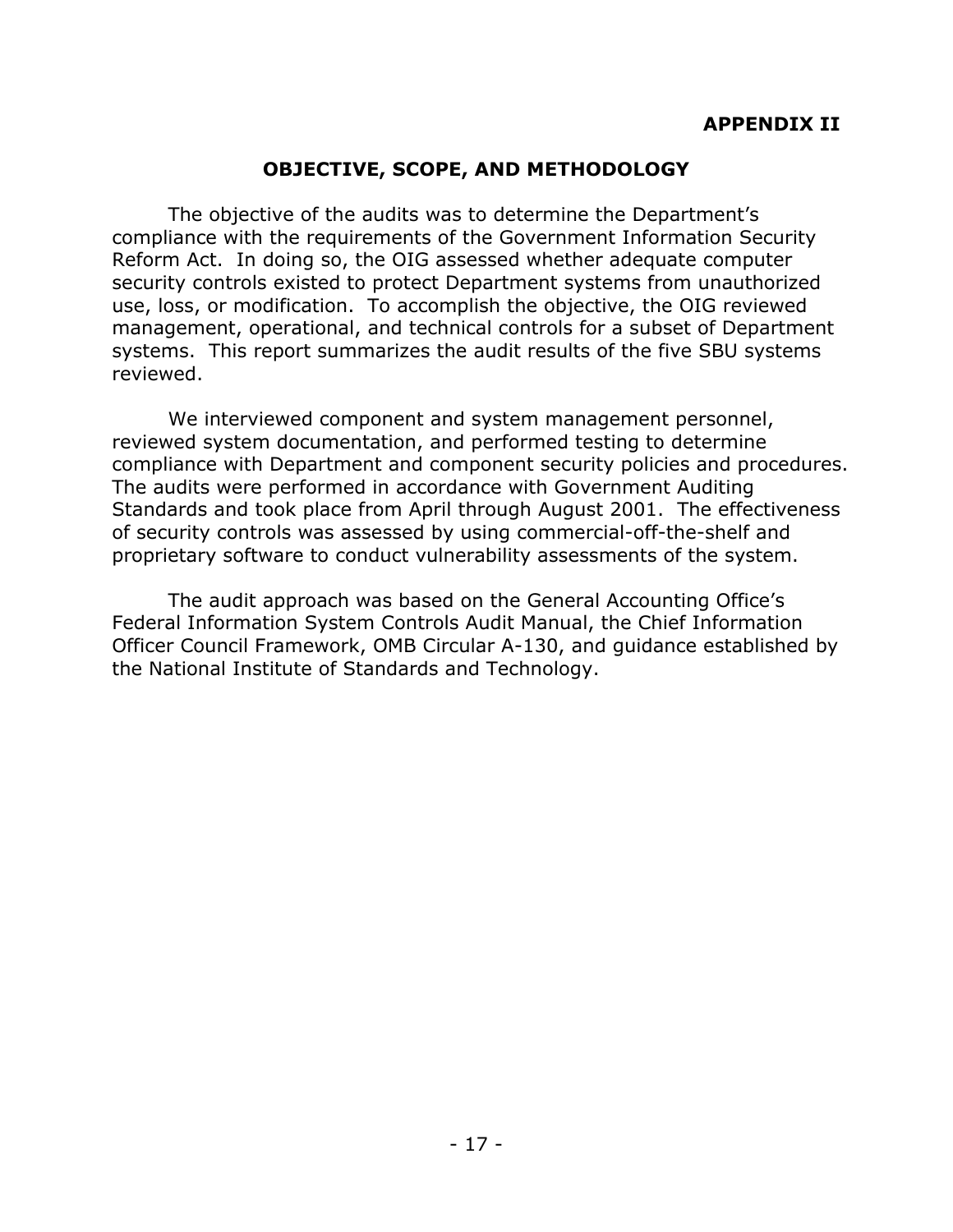## <span id="page-21-0"></span>**RECOMMENDATIONS[6](#page-21-1)**

We recommend that the Acting Assistant Attorney General for Administration (AAG/A):

- 1) Establish a Department Information Technology (IT) Central Security Compliance Office for classified and sensitive but unclassified systems with the responsibility for:
	- a) Monitoring security-related activities by testing controls at each component having classified systems (i.e. performing penetration tests and providing those results to the affected components).
	- b) Reviewing the number and types of security deficiencies identified in each component's periodic reports.
	- c) Evaluating each component's compliance with Department security policies especially in areas of reported weaknesses and establishing processes and procedures to enforce existing policy such as passwords, account lockout, and system auditing management.
	- d) Assisting component Security Program Managers in assessing security risks, identifying hardware/software security deficiencies, and providing policy and procedural guidance as needed.
- 2) Charge the Department IT Central Security Compliance Office with ensuring that all components have current, documented, and tested contingency plans.
- 3) Charge the Department IT Central Security Compliance Office with developing a comprehensive corrective action plan to fully and timely address all Department-wide IT control weaknesses previously identified in security reviews and audits. Additionally, measures should be prescribed and oversight provided to ensure that component corrective action plans are prepared and that vulnerabilities are corrected. Eliminating repeat findings should be a priority.

 $\overline{a}$ 

<span id="page-21-1"></span> $6$  These recommendations are presented in our GISRA summary report for classified systems. Corrective action will be tracked as part of the follow-up process for that report. See Appendix IV.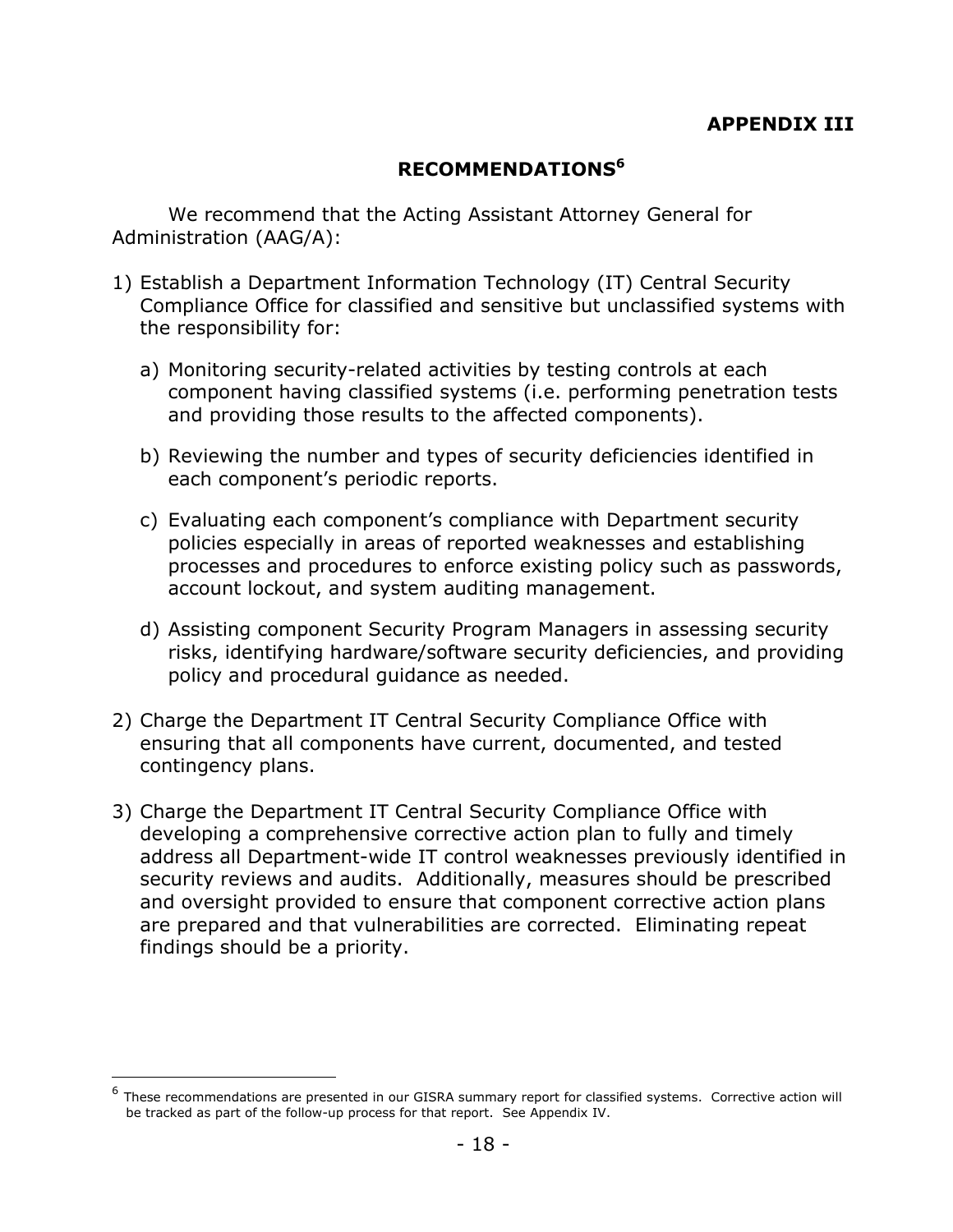- 4) Require each component Security Program Manager to:
	- a) Have full knowledge of and familiarization with current Department information technology security policies and procedures, including DOJ Order 2640.2D and other departmental policies related to classified and unclassified systems.
	- b) Report component compliance with Department security policy requirements.
	- c) Ensure a security administrator is designated within each component for reviewing system security posture in accordance with Department security policy. In the case of multiple platforms or operating systems supporting component systems, an administrator should be designated to represent each unique platform.
	- d) Ensure periodic computer security training is provided for each platform supported and require attendance by the designated security administrators.
	- e) Develop and enforce security policies or apply industry best practices, to assess and counter evolving computer security vulnerabilities.
- 5) Require each component Security Program Manager to periodically report to the Department IT Central Security Compliance Office on the compliance of individual systems within their component relative to requirements outlined in Department security policies and procedures. Upon its review of the reports, the Department IT Central Security Compliance Office should bring areas of concern to the attention of the AAG/A.
- 6) Establish and implement guidance to ensure systems' security is monitored sufficiently, efficiently, and consistently. Specific areas that need to be immediately addressed include:
	- a) automated monitoring of security policy compliance;
	- b) automated logging, auditing, review and notification of security relevant events;
	- c) requiring intrusion detection testing; and
	- d) requiring application and operating system patches be kept current.

(Note: According to JMD, they began addressing some of the above areas after the audits were completed.)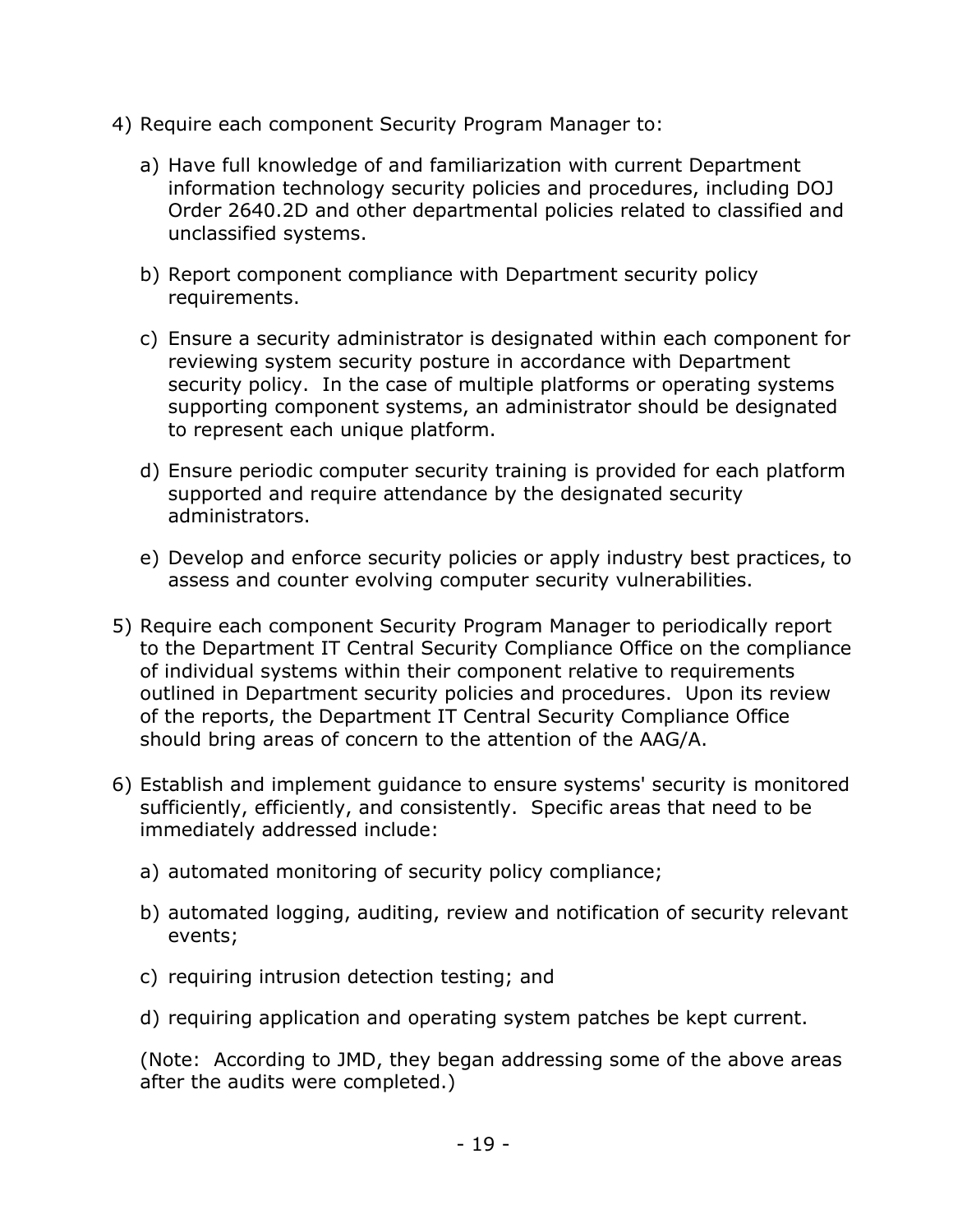Although DOJ Order 2640.2D addresses many areas of identified system security vulnerabilities, it still lacks sufficient guidance in several areas. The policy should be specific to each operating system (Windows NT, Novell, and UNIX) so that the requirements are not misunderstood or inappropriately applied (i.e. some procedures may apply to Windows NT systems but not to UNIX systems). Further, procedures need to be developed to provide more specific guidance when necessary.

Therefore, we recommend that the AAG/A:

- 7) Require periodic updates that supplement DOJ Order 2640.2D based on observed component needs, the evolving computer security environment, and industry best practices. We recommend that the AAG/A promptly review the adequacy of guidance for the following areas:
	- a) password management (including task versus user accounts);
	- b) accountability and audit trails;
	- c) access controls;
	- d) account integrity management, including monitoring of account disposition (dormant accounts);
	- e) logon management;
	- f) service accounts changing the default password;
	- g) assignment of user rights and advanced user rights;
	- h) renaming guest and administrative accounts; and
	- i) backup procedures.